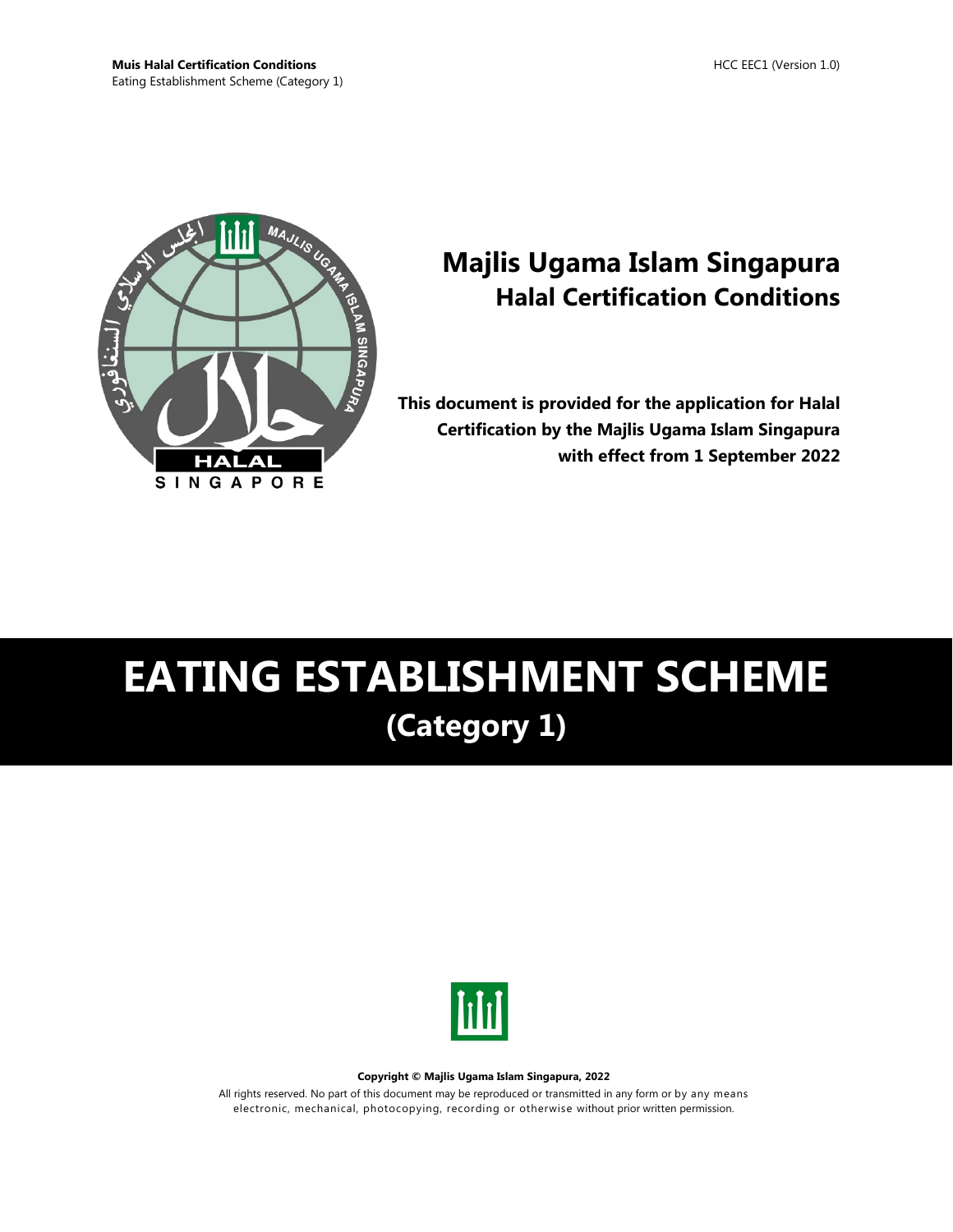## **DOCUMENT REVISION HISTORY**

| S/N | <b>Version</b> | <b>Nature of Revision</b> | <b>Revision Date</b> |
|-----|----------------|---------------------------|----------------------|
|     | 1.0            | First Issue               | 6 June 2022          |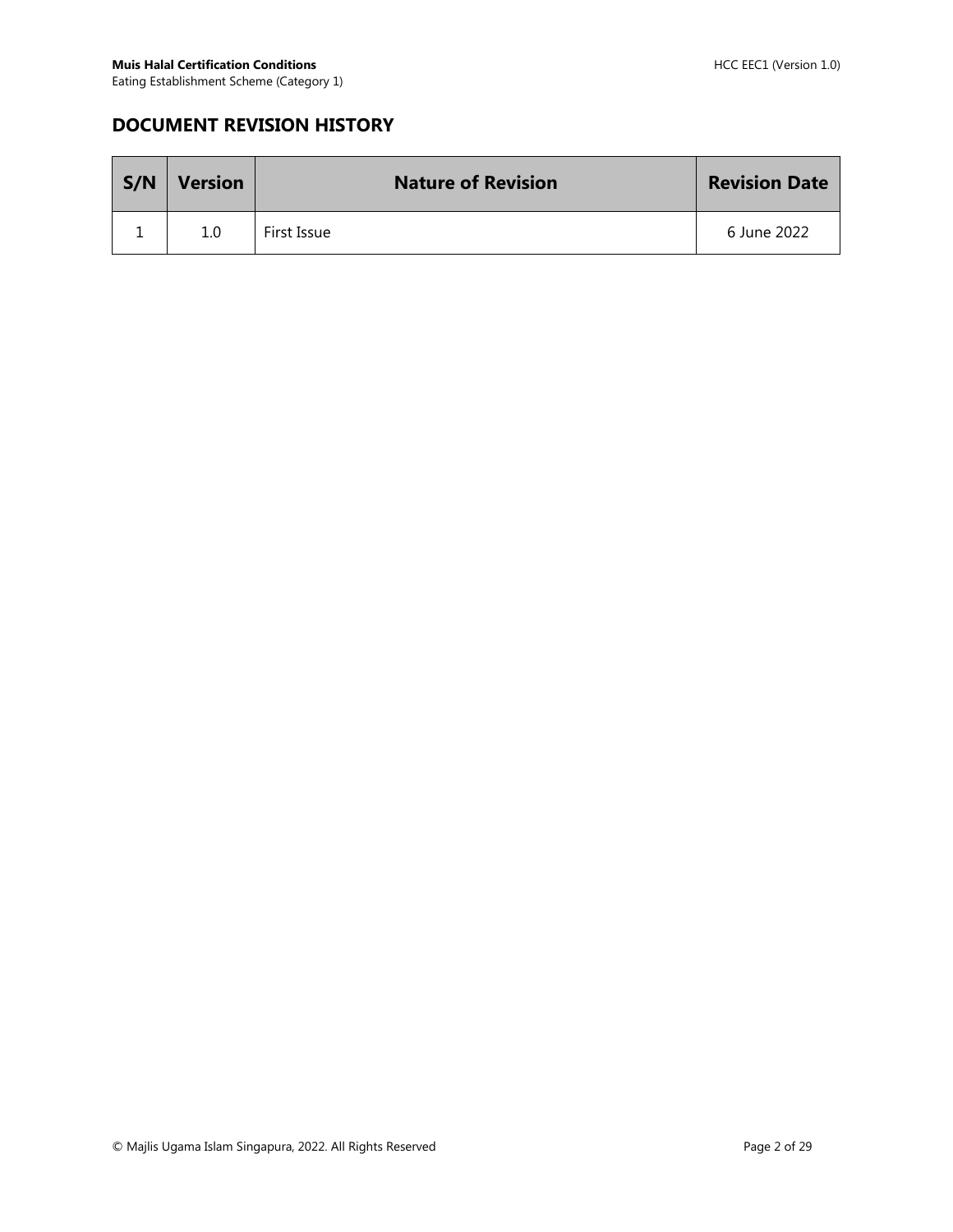## **CONTENT**

| ANNEX B – CONDITIONS FOR PURCHASING OF INGREDIENTS FROM RETAIL STORES . 21 |  |
|----------------------------------------------------------------------------|--|
|                                                                            |  |
| ANNEX D - SPECIFICATION OF THE MUIS HALAL CERTIFICATION MARK 26            |  |
|                                                                            |  |
|                                                                            |  |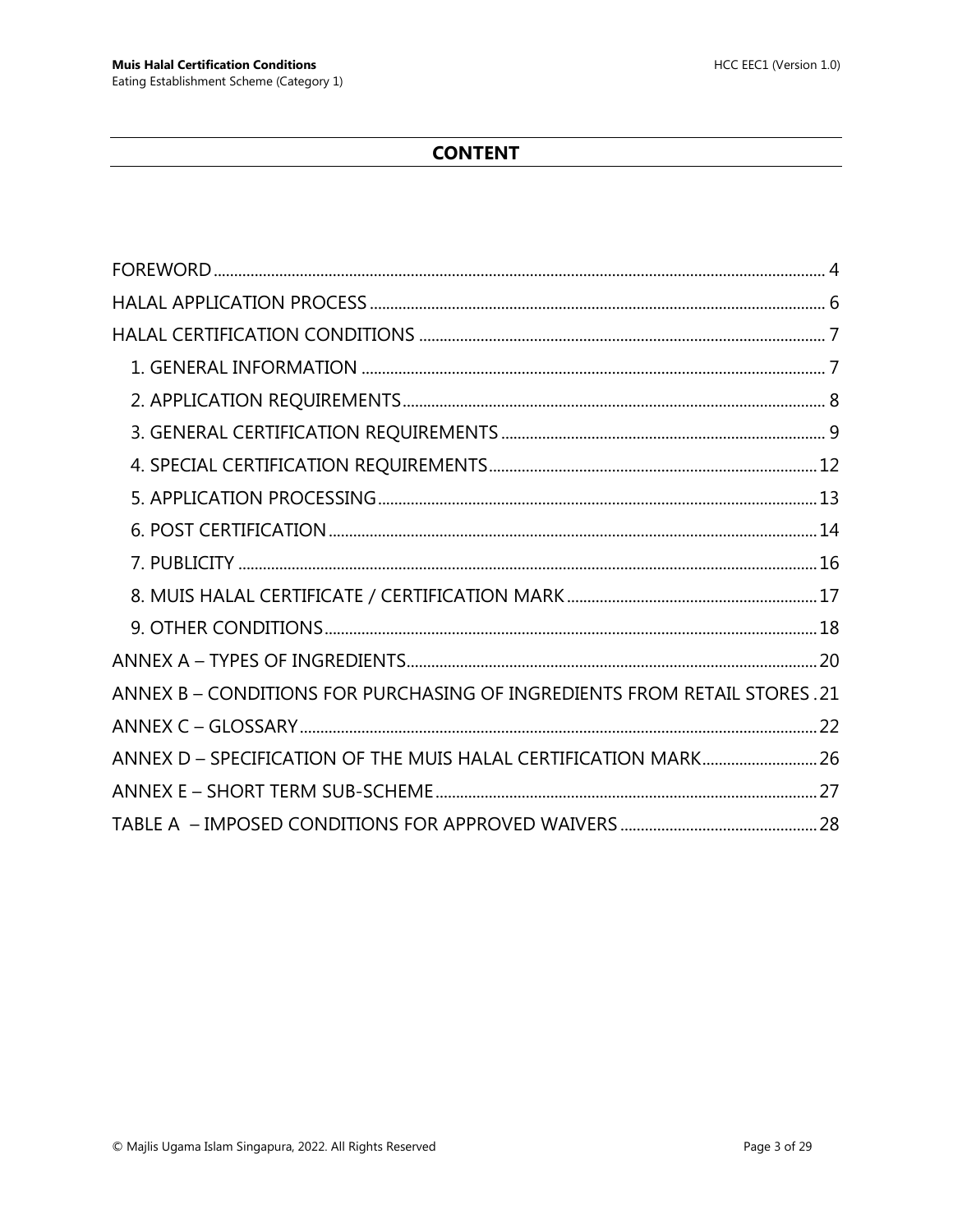#### **FOREWORD**

#### <span id="page-3-0"></span>**Majlis Ugama Islam Singapura**

Majlis Ugama Islam Singapura (Muis), also known as the 'Islamic Religious Council of Singapore', was established in 1968 pursuant to the enactment of the Administration of Muslim Law Act. Muis is a statutory board under the Ministry of Culture, Community and Youth and administers Muslim affairs in Singapore. Among others, Muis issues Halal certificates and regulates the Singapore Halal industry. More information on Muis' roles and responsibilities is available at www.muis.gov.sg.

#### **Administration of Muslim Law Act**

88A – (1) The Majlis may issue halal certificates in relation to any product, service or activity and regulate the holders of such certificates to ensure that the requirements of the Muslim law are complied with in the production, processing, marketing or display of that product, the provision of that service or the carrying out of that activity.

(2) An application for a halal certificate shall be in such a form as the Majlis may require.

(3) The Majlis may, in issuing a halal certificate, impose such condition as it thinks fit and may at any time vary, remove or add to such condition.

(4) The Majlis may, by notification in the Gazette, specify any certification mark of the Majlis for use in relation to any product, service or activity in respect of which it has issued a halal certificate under subsection  $(1).$ 

(5) Any person who, without the approval of the Majlis:

- (a) issues a Halal certificate in relation to any product, service or activity; or
- (b) uses any specified Halal certification mark or any colourable imitation thereof,

shall be guilty of an offence and shall be liable on conviction to a fine not exceeding \$10,000 or to imprisonment for a term not exceeding 12 months or both.

(6) The Majlis may, in granting approval to any person to issue any Halal certificate or to use any specified Halal certification mark, impose such condition as it thinks fit and may at any time vary, remove or add to such condition.

(7) The Majlis may revoke or suspend its approval granted to any person to issue any Halal certificate or to use any specified Halal certification mark if that person fails to comply with any condition imposed under subsection (6).

(8) Any person aggrieved by any decision of the Majlis made under this section may appeal to the Minister whose decision shall be final.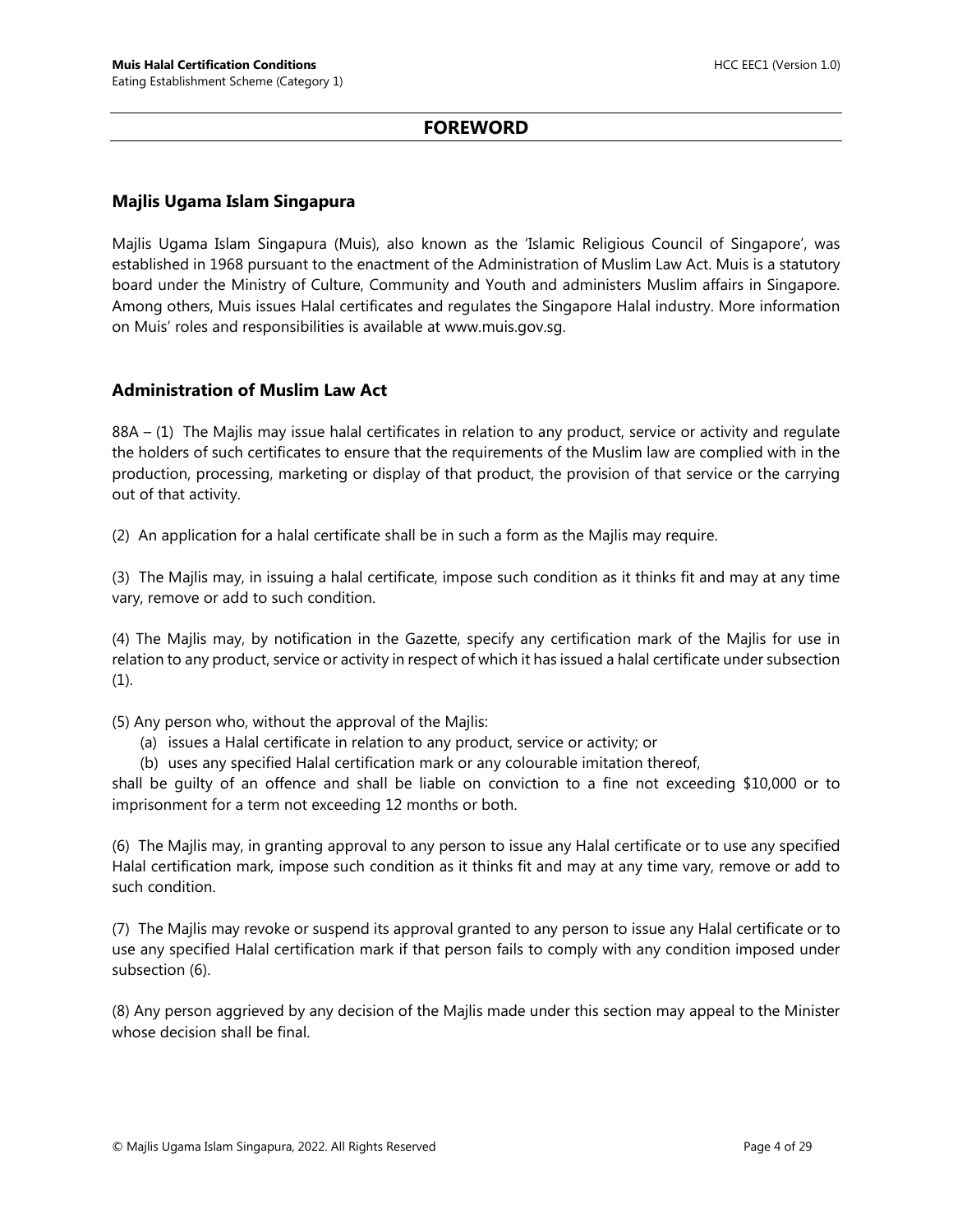#### **For More Information**

Majlis Ugama Islam Singapura (Islamic Religious Council of Singapore) Singapore Islamic Hub, 273 Braddell Road, Singapore 579702

Halal Certification Strategic Unit 23 Mayo Street Singapore 208323

Tel: (65) 6359 1199 / 6011 0037 Email: info@muis.gov.sg Website: www.muis.gov.sg / www.halal.sg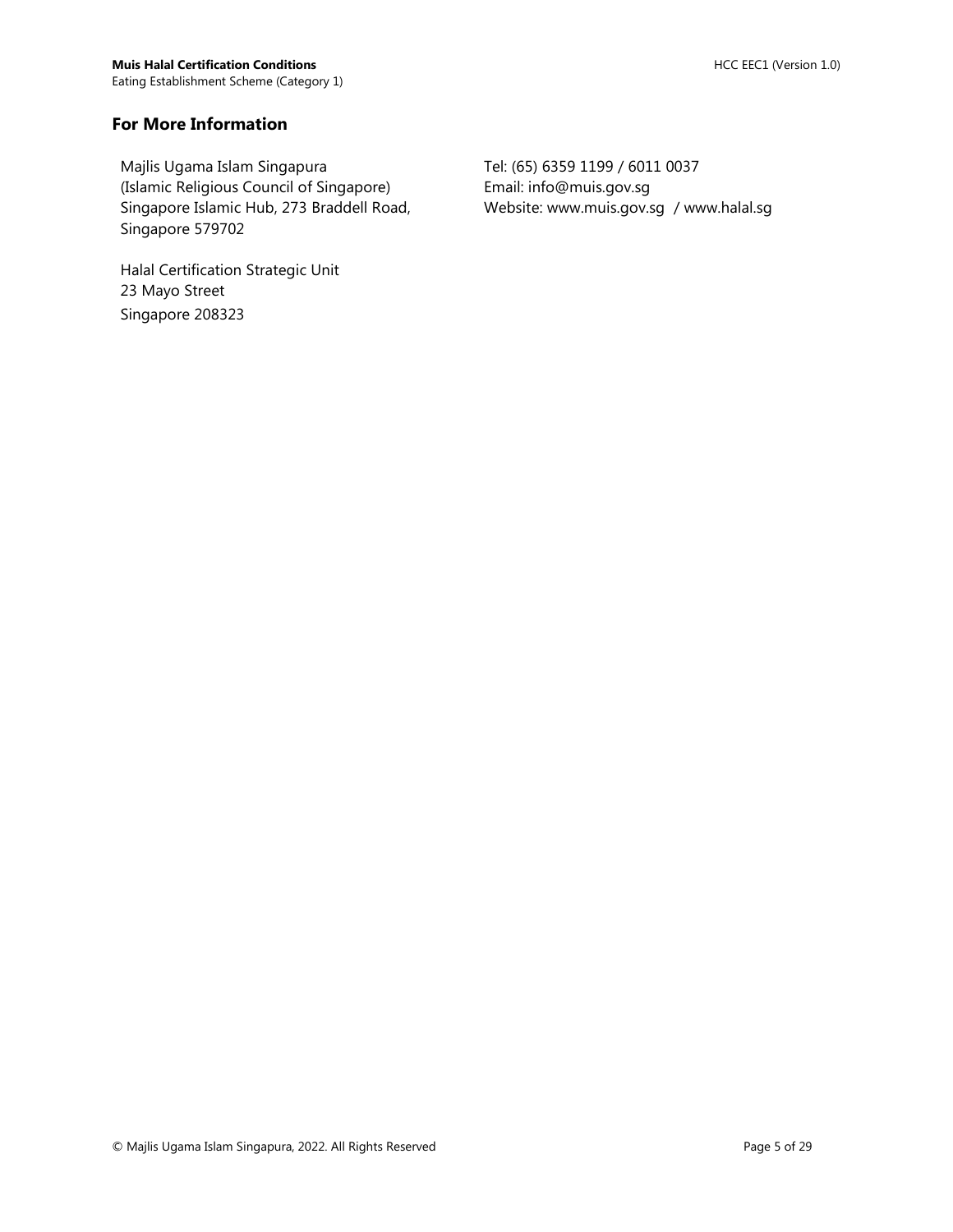#### **HALAL APPLICATION PROCESS**

<span id="page-5-0"></span>

Note:

\* For renewal applications, there are no Stage 1 / Stage 2 payments. Instead, certification fee will apply after application has been approved.

# In extraordinary circumstances, Muis may conduct a remote audit.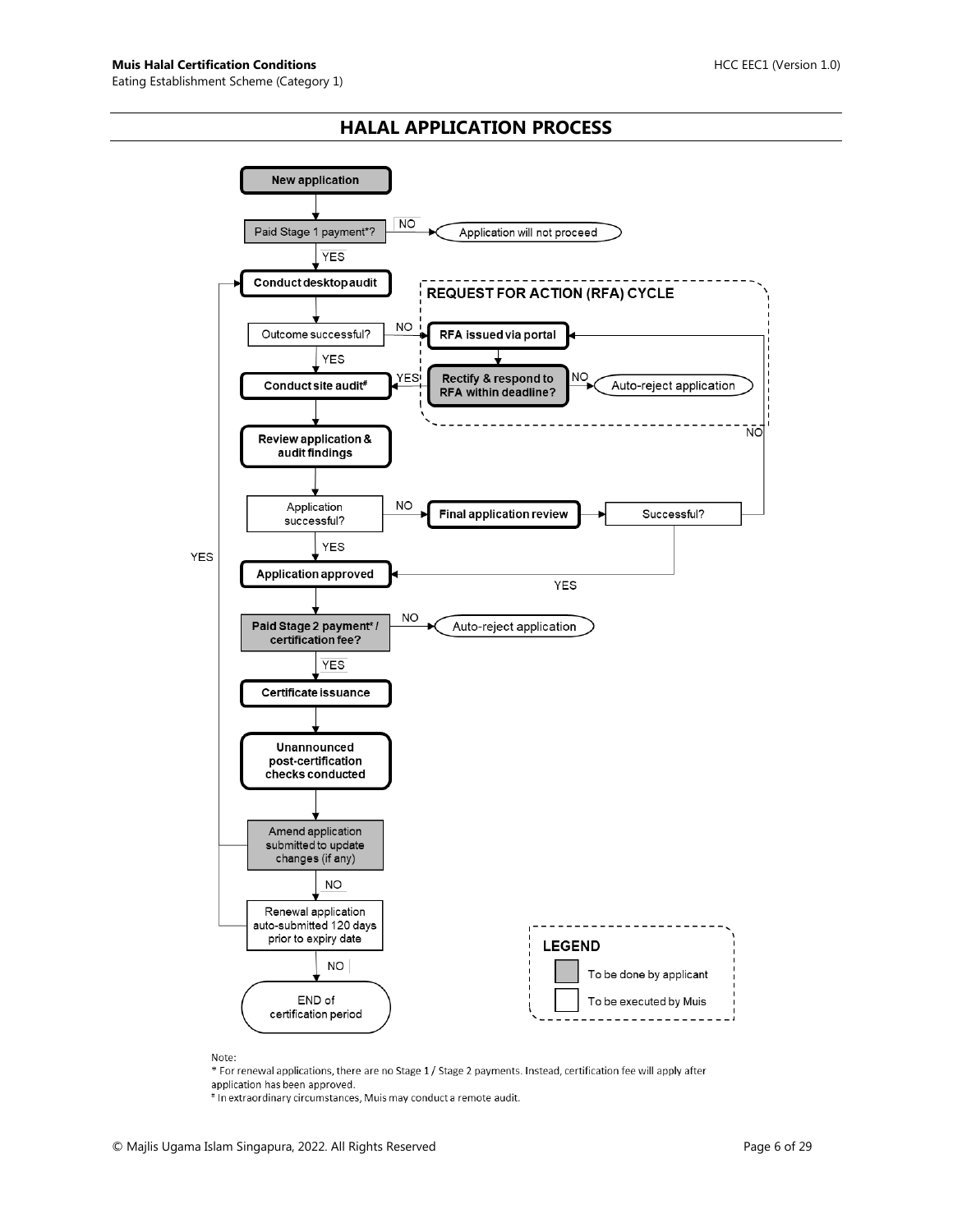## <span id="page-6-0"></span>**HALAL CERTIFICATION CONDITIONS**

<span id="page-6-1"></span>

|     | <b>1. GENERAL INFORMATION</b>                                                                                                                                                                                                                                                                                                                                                                                                                        |                                                  |
|-----|------------------------------------------------------------------------------------------------------------------------------------------------------------------------------------------------------------------------------------------------------------------------------------------------------------------------------------------------------------------------------------------------------------------------------------------------------|--------------------------------------------------|
| 1.1 | The conditions set out in this document shall hereinafter be referred to as the "Muis"<br>Halal Certification Conditions". All annexes to these Muis Halal Certification<br>Conditions shall be deemed to be incorporated in and form an integral part hereof.<br>Words or phrases in these Muis Halal Certification Conditions that are defined in<br>Annex C - Glossary shall bear their defined meaning unless the context otherwise<br>requires. | <b>Muis Halal</b><br>Certification<br>Conditions |
| 1.2 | All companies / establishments applying for a Halal certification from Majlis Ugama<br>Islam Singapura (Muis), may, upon fully complying with the Muis Halal Certification<br>Conditions, be issued a Muis Halal certificate (the "Halal certificate") and allowed the<br>use of Muis Halal certification mark (the "Halal certification mark") upon the terms<br>and subject to the conditions provided therein.                                    | General<br>information                           |
|     | Applicants are encouraged to apply for Health Promotion Board (HPB)'s Healthier<br>Dining Programme (HDP). HDP aims to assist food and beverage businesses to<br>provide healthier food and drinks options to their customers. As a HDP partner, you<br>will be eligible for various grants to grow your businesses and participate in HPB's<br>various marketing campaigns.                                                                         |                                                  |
|     | For more information, applicants may refer to https://www.hpb.gov.sg/healthy-<br>living/food-beverage/healthier-dining-programme/about-the-healthier-dining-<br>programme.                                                                                                                                                                                                                                                                           |                                                  |
| 1.3 | The applicant is deemed to have agreed to share its company's information to Muis<br>upon submitting an application to Muis.                                                                                                                                                                                                                                                                                                                         | Agreement by<br>applicant                        |
| 1.4 | All information submitted by the applicant will not be disclosed to any other person<br>except for the purpose of determining the outcome of this application.                                                                                                                                                                                                                                                                                       | Confidentiality<br>of application                |
| 1.5 | The applicant shall ensure personnel representing the company / establishment<br>(including the applicant):                                                                                                                                                                                                                                                                                                                                          | Protection for<br>Muis officers                  |
|     | (a) does not use any indecent, threatening, abusive or insulting words or<br>behaviour in communication with Muis;<br>(b) does not collect, use or disclose personal data (which includes photographs,<br>video and audio recordings) of Muis officers unless consent is given.                                                                                                                                                                      |                                                  |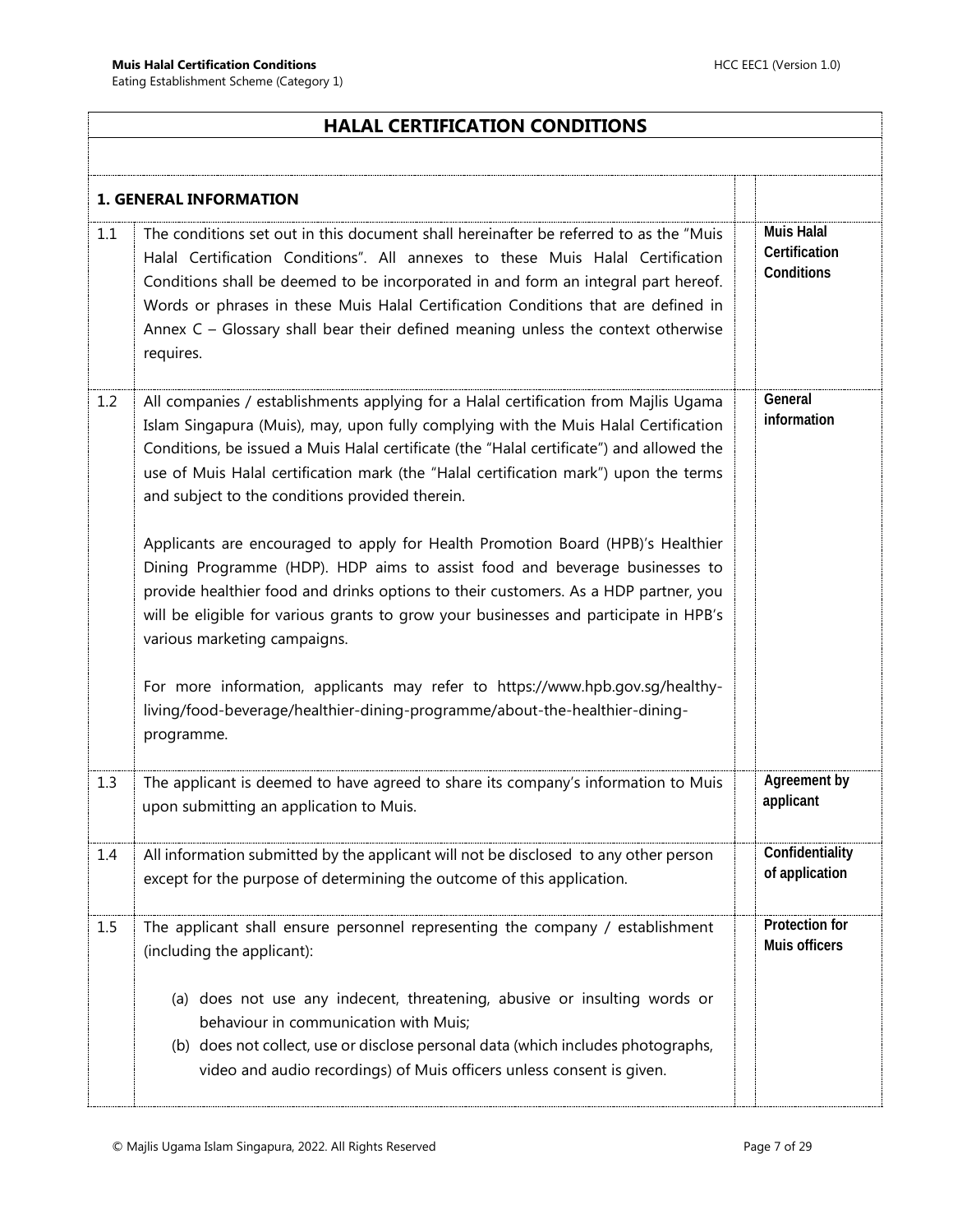<span id="page-7-0"></span>

| 1.6 | The Eating Establishment scheme (Category 1) in this document shall be applicable<br>to the operation of the following types of retail food establishments in Singapore:<br>(a) Hawker Stalls;<br>(b) Snack bars / Bakeries;<br>(c) School Canteen Stalls;<br>(d) Short-term Stalls.<br>Note:<br>For outlets (franchise / chain) and establishments with central kitchen, they will fall<br>under Eating Establishment scheme (Category 2), regardless of the type of<br>establishments they comprise.                                                                                                                                                                                                                                                                                                                                                                                                                          | Types of<br>businesses<br>under Eating<br>Establishment<br>scheme<br>(Category 1) |
|-----|---------------------------------------------------------------------------------------------------------------------------------------------------------------------------------------------------------------------------------------------------------------------------------------------------------------------------------------------------------------------------------------------------------------------------------------------------------------------------------------------------------------------------------------------------------------------------------------------------------------------------------------------------------------------------------------------------------------------------------------------------------------------------------------------------------------------------------------------------------------------------------------------------------------------------------|-----------------------------------------------------------------------------------|
| 1.7 | The scope of certification shall include:<br>(a) Receiving, storage and handling of ingredients and prepared food;<br>(b) Areas of storage, preparation, dishing, display and servery area of food and<br>drinks;<br>(c) Collection, handling, washing and storage of equipment and utensils;<br>(d) Packaging of food for takeaway.                                                                                                                                                                                                                                                                                                                                                                                                                                                                                                                                                                                            | Scope of<br>certification                                                         |
|     | 2. APPLICATION REQUIREMENTS                                                                                                                                                                                                                                                                                                                                                                                                                                                                                                                                                                                                                                                                                                                                                                                                                                                                                                     |                                                                                   |
| 2.1 | The applicant shall read, understand and agree to adhere to the Muis Halal<br>Certification Conditions upon submission of the application.                                                                                                                                                                                                                                                                                                                                                                                                                                                                                                                                                                                                                                                                                                                                                                                      | Compliance at all<br>times                                                        |
| 2.2 | Any request for waiver of the Muis Halal Certification Conditions shall be submitted<br>in writing using the form provided by Muis or provision via application system.                                                                                                                                                                                                                                                                                                                                                                                                                                                                                                                                                                                                                                                                                                                                                         | <b>Request for</b><br>waiver of<br>Conditions                                     |
| 2.3 | The applicant shall submit a New application if:<br>(a) Its current outlet has not been previously Halal-certified by Muis;<br>(b) It has a new outlet and its other chain or franchise outlet(s), bearing the<br>same business name and/or branding, are already Halal-certified by Muis;<br>The application has to be done within 7 working days from the<br>İ.<br>opening date of the new outlet;<br>If the previous application was rejected or cancelled, the new<br>II.<br>application shall be submitted within 7 working days from the date<br>of rejection or cancellation.<br>(c) There is a change in:<br>Ownership / unique entity number (UEN)<br>i.<br>Scheme or sub-scheme<br>ii.<br>iii. Address of certified premises<br>(d) Its Halal certificate has expired, and renewal application was not submitted<br>when submission was due;<br>(e) The renewal period for the existing Halal certificate has lapsed; | Submission of<br>New application                                                  |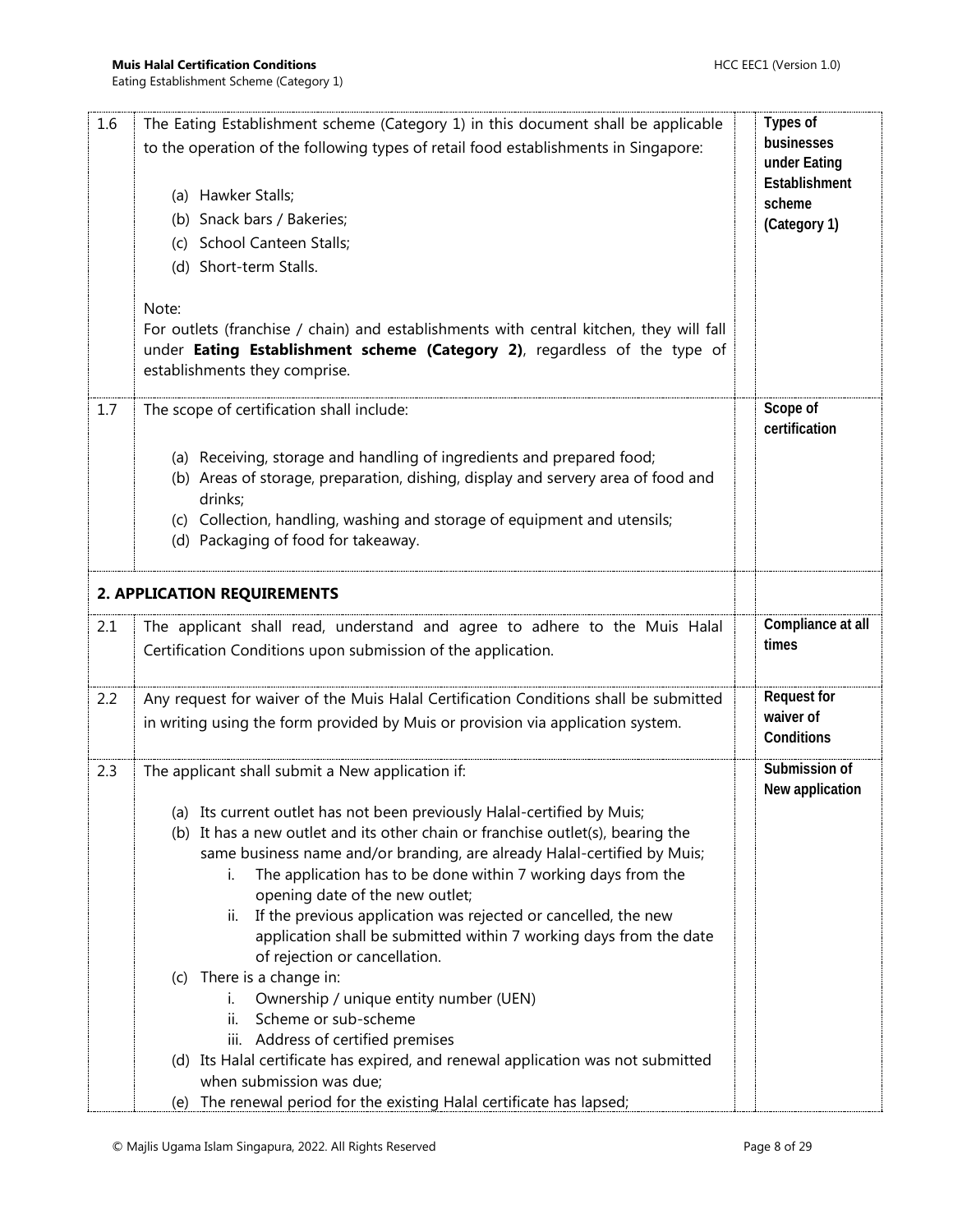<span id="page-8-0"></span>

|     | Its previously submitted application was rejected;<br>(f)                                                                                                         |                                     |
|-----|-------------------------------------------------------------------------------------------------------------------------------------------------------------------|-------------------------------------|
|     | (q) Its Halal certificate has been revoked.                                                                                                                       |                                     |
|     |                                                                                                                                                                   |                                     |
| 2.4 | In addition to the Eating Establishment scheme, the applicant shall also apply for:                                                                               | <b>Application for</b><br>multiple  |
|     | (a) Food Preparation Area scheme if licensed to cater or distribute to other                                                                                      | schemes                             |
|     | outlets under the Eating Establishment scheme;                                                                                                                    |                                     |
|     | (b) Product / Whole Plant scheme if it provides prepacked food for retail sale;                                                                                   |                                     |
|     | Storage Facility scheme if its raw materials and processing aids are stored in<br>(c)<br>a self-managed facility outside of the premises that is to be certified. |                                     |
| 2.5 | Application for Short-term Stall sub-scheme shall be submitted at least 5 working days                                                                            | <b>Application for</b>              |
|     | before commencement of operations, in the event:                                                                                                                  | Short term                          |
|     | (a) the operator is an existing Muis Halal certificate holder;                                                                                                    |                                     |
|     | (b) the short-term stall bears the name and/or branding of its Halal-certified<br>premises; and                                                                   |                                     |
|     | (c) the short-term stall is operated at a location other than its certified premises                                                                              |                                     |
|     | for at least 7 consecutive days or more.                                                                                                                          |                                     |
| 2.6 | The applicant may be advised to change the scheme and/or subject to additional                                                                                    | Additional                          |
|     | requirements as Muis deems fit. Where the applicant has applied for waiver of the                                                                                 | requirements if                     |
|     | Muis Halal Certification Conditions, this may include additional imposed conditions                                                                               | necessary                           |
|     | that will accompany the Muis Halal Certification Conditions waivers granted to                                                                                    |                                     |
|     | applicant (refer to Table A).                                                                                                                                     |                                     |
| 2.7 | The applicant shall take ownership and bear responsibility for its application at all                                                                             | Ownership and                       |
|     | times. The applicant shall communicate directly with Muis on all matters related to                                                                               | responsibility                      |
|     | Halal Certification.                                                                                                                                              |                                     |
|     | <b>3. GENERAL CERTIFICATION REQUIREMENTS</b>                                                                                                                      |                                     |
| 3.1 | The applicant shall be adequately licensed by the competent food safety authority.                                                                                | License by food<br>safety authority |
| 3.2 | The scope of certification for the premises shall be identified and maintained as                                                                                 | Demarcation of                      |
|     | documented information (i.e. floor plan).                                                                                                                         | scope of<br>certification           |
|     |                                                                                                                                                                   |                                     |
|     | This is applicable to all sub-schemes in this document except for Hawker and School                                                                               |                                     |
|     | <b>Canteen Stall sub-schemes.</b>                                                                                                                                 |                                     |
| 3.3 | The applicant shall ensure that there is no cross-mixing of Halal and non-Halal food                                                                              | No cross-mixing                     |
|     | and ingredients.                                                                                                                                                  |                                     |
|     |                                                                                                                                                                   |                                     |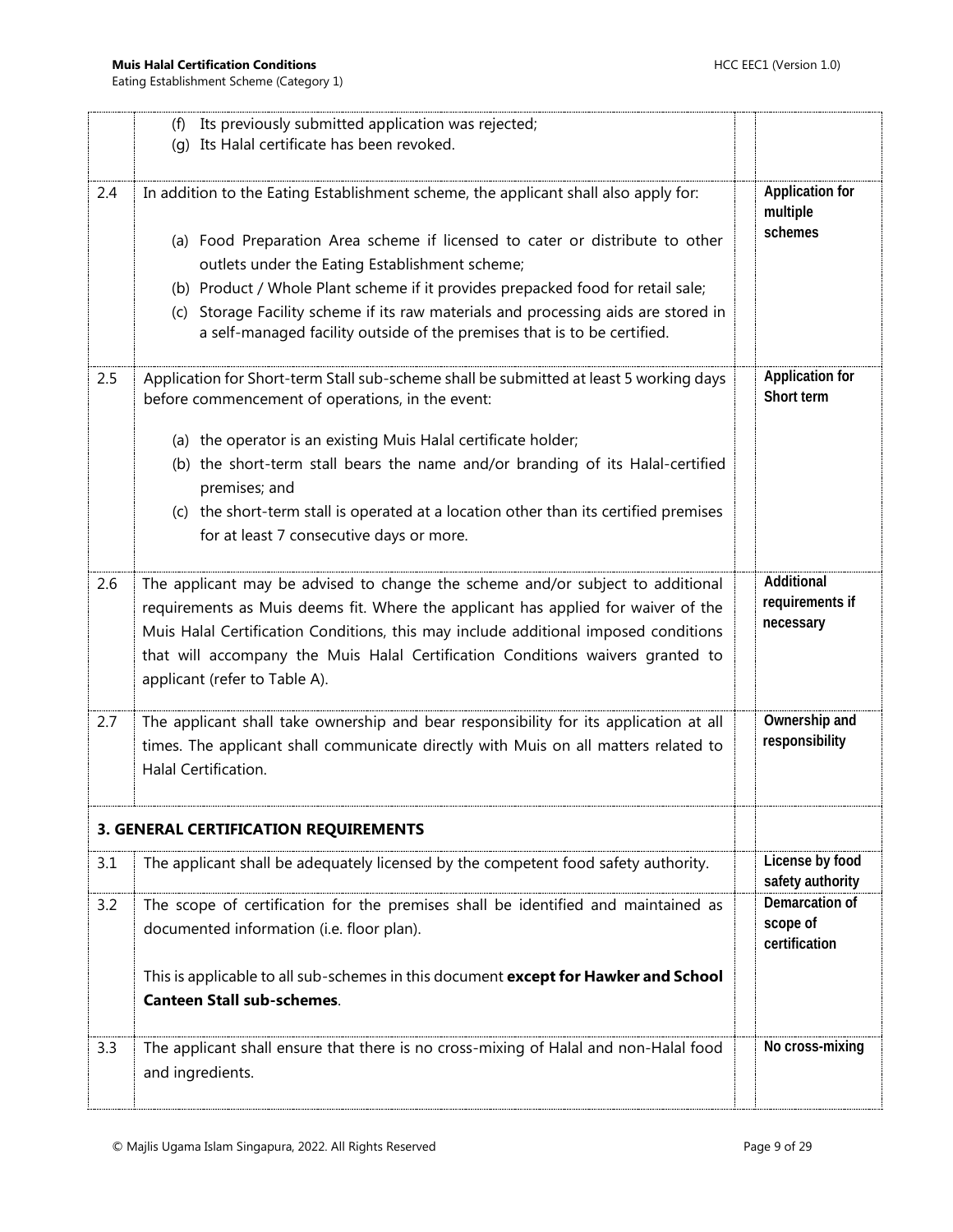| 3.4 | The applicant shall only order, purchase, receive, store, prepare, cook, offer to sell and<br>sell Halal food and ingredients that have been declared to Muis.                                                                                                                                               | No undeclared<br>and/or non-Halal<br>items                             |
|-----|--------------------------------------------------------------------------------------------------------------------------------------------------------------------------------------------------------------------------------------------------------------------------------------------------------------|------------------------------------------------------------------------|
|     | Declaration of ingredients and menu items shall be done during the application.                                                                                                                                                                                                                              |                                                                        |
|     | Naming of menu items shall take into account cultural and religious sensitivities, and<br>may be subject to change if Muis deems that the menu item name is inappropriate.                                                                                                                                   |                                                                        |
|     | Details of ingredients' declaration shall include:                                                                                                                                                                                                                                                           |                                                                        |
|     | For meat and meat-based (including poultry) items<br>(a) item name, <b>brand</b> and/or description<br>(b) name of supplier (as reflected on invoice)<br>(c) name of Halal certification body                                                                                                                |                                                                        |
|     | For all other items<br>(a) item name and/or description<br>(b) name of supplier (as reflected on invoice)                                                                                                                                                                                                    |                                                                        |
| 3.5 | All ingredients and food products prior to purchase shall be substantiated with<br>product specifications or labels. In addition, ingredients and food products which<br>are categorised as Medium-Low, Medium-High or High Halal risk will require<br>additional documents for approval (refer to Annex A): | Need to be Halal<br>and<br>substantiated<br>with relevant<br>documents |
|     | (a) Medium-Low<br>Muis general questionnaire (if necessary)                                                                                                                                                                                                                                                  |                                                                        |
|     | (b) Medium-High<br>Muis general questionnaire;<br>Muis-recognised Halal certificate* or laboratory analysis report by an<br>accredited laboratory (if necessary)                                                                                                                                             |                                                                        |
|     | $(c)$ High<br>Halal certificates* from Muis and/or Muis-recognised<br>Halal<br>certification bodies.                                                                                                                                                                                                         |                                                                        |
| 3.6 | Halal certificates issued by Muis or Muis-recognised Halal certification bodies will no<br>longer be valid if the certified item is repacked outside of the premises it was originally<br>certified in.                                                                                                      | Invalidation of<br>Halal certificate<br>upon repacking                 |
| 3.7 | The applicant shall ensure that all ingredients are labelled in English, minimally with<br>the following information for traceability purpose:                                                                                                                                                               | Proper labelling                                                       |
|     | (a) product name and description,<br>(b) manufacturer/brand owner's name;<br>manufacturer/brand owner's address.<br>(c)<br>(d) abattoir / plant number*;<br>Halal slaughtering and packing date*;<br>(e)                                                                                                     |                                                                        |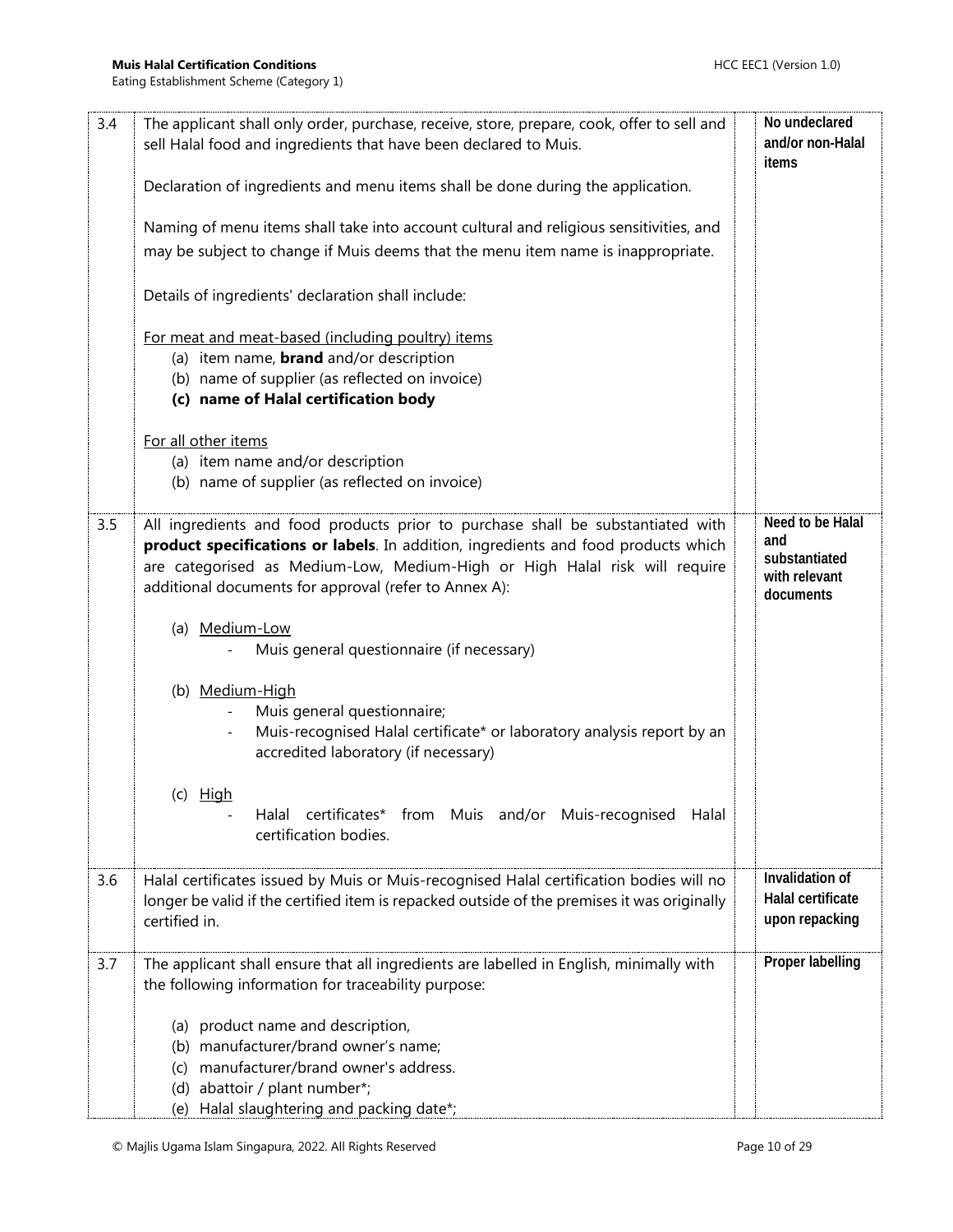|      | (f) Halal mark or equivalent*.                                                                                                                                                                                                                                                                                                                                                                                                                                                                                |                                            |
|------|---------------------------------------------------------------------------------------------------------------------------------------------------------------------------------------------------------------------------------------------------------------------------------------------------------------------------------------------------------------------------------------------------------------------------------------------------------------------------------------------------------------|--------------------------------------------|
|      | *Only for high-risk items such as imported meat / poultry.                                                                                                                                                                                                                                                                                                                                                                                                                                                    |                                            |
|      | Muis may also consider alternative documents to determine the traceability of a Halal<br>certificate / documents to an ingredient / raw material.                                                                                                                                                                                                                                                                                                                                                             |                                            |
| 3.8  | A laboratory analysis report according to Muis' requirements may be required by<br>Muis to confirm that the products, raw materials, additives and/or processing aids are<br>Halal. This may be during the initial audit and/or periodic inspections and/or renewal<br>audit. The selection of the accredited laboratory and procedure for product sampling<br>shall be decided by Muis. The applicant shall bear all costs of the laboratory testing.                                                        | Laboratory<br>analysis                     |
| 3.9  | The applicant shall ensure that equipment and utensils used in the handling of Halal-<br>approved food and ingredients do not come into contact with pork or its derivatives.                                                                                                                                                                                                                                                                                                                                 | Handling of food<br>and ingredients        |
| 3.10 | The applicant shall maintain the following documentations and records:<br>(a) Licence issued by relevant food authority<br>(b) Proof of Halal competency (e.g. certificate of attainment or competency)<br>(c) Proof of attendance for current Muslim personnel<br>(d) List of menu items<br>(e) List of ingredients, and their supporting documents<br>(f) Past records of original invoices and delivery orders<br>(g) Halal periodic inspection reports (if any)<br>(h) Any other communications from Muis | Systems-related<br>requirements            |
| 3.11 | The applicant shall ensure that at least one owner representative and one Muslim<br>personnel attend Halal training course(s) mandated by Muis and/or assessed to be<br>competent.<br>*Note: Attending a Halal refresher course is highly encouraged to ensure continued<br>awareness on Halal concepts and requirements. However, personnel may be<br>required to attend a Halal refresher course and/or re-assess for competency if Muis<br>deems necessary.                                                | Training<br>Requirement                    |
| 3.12 | The applicant shall engage at least 2 competent permanent Muslim personnel.                                                                                                                                                                                                                                                                                                                                                                                                                                   | <b>Muslim</b><br>personnel                 |
| 3.13 | The Muslim personnel shall:<br>(a) advise the food business on Halal food matters as well as cultural and<br>religious sensitivities relating to them;<br>(b) assist in complying with the conditions stipulated in this document<br>endorse the original invoices and delivery orders mentioned in Clause 3.9(f)<br>(C)<br>with $-$                                                                                                                                                                          | Responsibilities<br>of Muslim<br>personnel |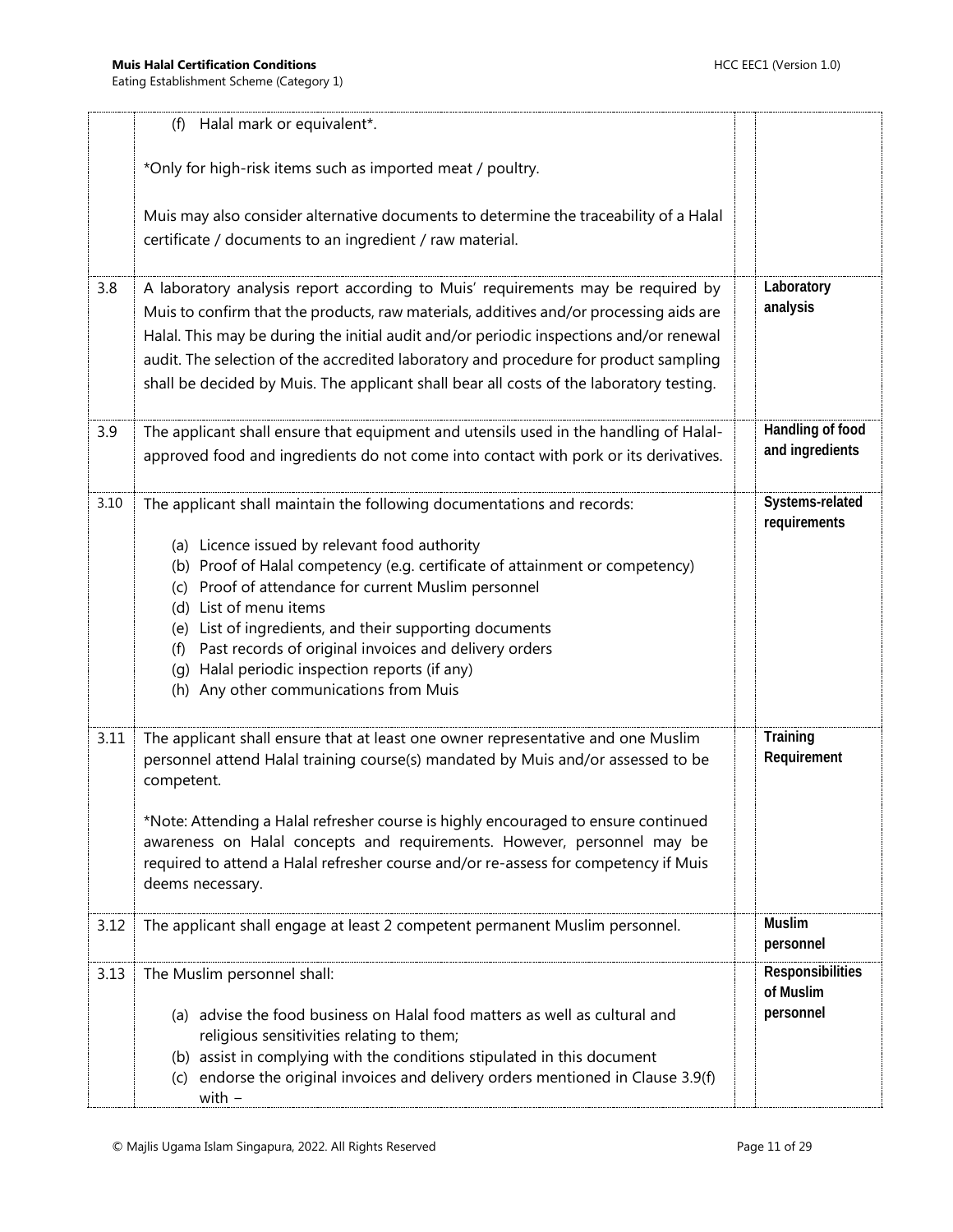<span id="page-11-0"></span>

|     | i. his / her signature<br>ii. his / her name<br>iii. date of verification                                                                                                                                                                                                                                                                                                                                                                                                                                                                                                                                                                                                             |                                                                             |  |
|-----|---------------------------------------------------------------------------------------------------------------------------------------------------------------------------------------------------------------------------------------------------------------------------------------------------------------------------------------------------------------------------------------------------------------------------------------------------------------------------------------------------------------------------------------------------------------------------------------------------------------------------------------------------------------------------------------|-----------------------------------------------------------------------------|--|
|     | <b>4. SPECIAL CERTIFICATION REQUIREMENTS</b>                                                                                                                                                                                                                                                                                                                                                                                                                                                                                                                                                                                                                                          |                                                                             |  |
| 4.1 | The applicant under Hawker sub-scheme shall comply with the following<br>requirements:<br>(a) Separate applications shall be submitted for individual stalls seeking Halal<br>certification within the food court according to the name on the signboard<br>and/or type of menu served, regardless of the operator.<br>(b) All soiled utensils shall be collected separately.<br>(c) There shall be dedicated and clearly demarcated washing point for soiled<br>utensils.<br>(d) Food sold shall not be labelled or advertised in a manner that is misleading<br>or is likely to create an erroneous impression of the scope of any Halal<br>certification awarded by Muis.          | Additional<br><b>Conditions for</b><br>Hawker sub-<br>scheme                |  |
| 4.2 | Notwithstanding Clause 3.5, the applicant under Hawker and School Canteen Stall<br>sub-scheme may purchase ingredients from retail stores via physical or online means,<br>subject to the conditions stipulated in Annex B.                                                                                                                                                                                                                                                                                                                                                                                                                                                           | Purchasing from<br>retail stores                                            |  |
| 4.3 | The applicant under Snack Bar / Bakery sub-scheme shall comply with the following<br>requirements:<br>(a) All food and drinks sold at the snack bar shall be prepared within the<br>snack bar.<br>(b) The central kitchen that delivers semi and/or fully-processed foods and<br>drinks to the Snack Bar / Bakery shall be Halal-certified under -<br>Food Preparation Area scheme if the kitchen is managed by the<br>i.<br>same company;<br>Product / Whole Plant scheme if the kitchen is managed by<br>another company<br>(c) Food sold shall not be labelled or advertised in a manner that is<br>misleading or is likely to create an erroneous impression of its Halal status. | Additional<br><b>Conditions for</b><br>Snack Bar /<br>Bakery sub-<br>scheme |  |
| 4.4 | Short-term Stall sub-scheme is applicable only for applicants with a valid Muis Halal<br>certificate at the time of application submission. The applicant under Short-term Stall<br>sub-scheme shall comply with the following additional requirements and subject to<br>the process flow as indicated in Annex E:<br>(a) All food and drinks sold at the short-term stall shall be prepared within<br>the short-term stall.<br>(b) All semi and/or fully-processed foods and drinks shall be delivered from<br>an entity which is Halal-certified by Muis.                                                                                                                           | Additional<br><b>Conditions for</b><br>Short-term Stall<br>sub-scheme       |  |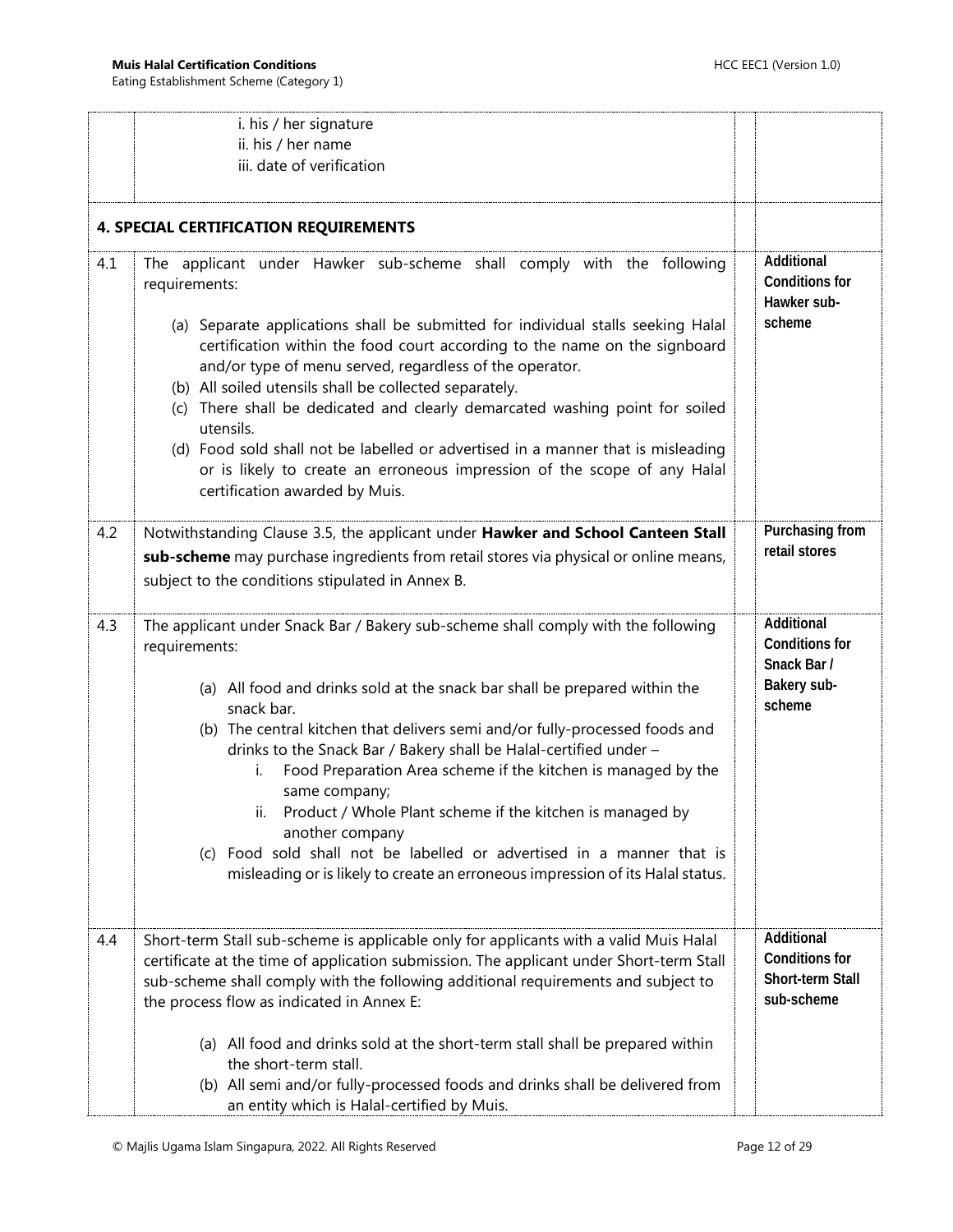<span id="page-12-0"></span>

|     | (c) Halal certificate issued to a short-term stall holder is non-renewable.                                                                                                                                                                                                                                                                                                                                                                                                                                                                                                                                               |                                                         |
|-----|---------------------------------------------------------------------------------------------------------------------------------------------------------------------------------------------------------------------------------------------------------------------------------------------------------------------------------------------------------------------------------------------------------------------------------------------------------------------------------------------------------------------------------------------------------------------------------------------------------------------------|---------------------------------------------------------|
| 4.5 | Applicant may allow quide dogs accompanying a blind or visually-impaired customers<br>to be brought into the certified premises. Within the certified premises, the quide dog<br>shall:                                                                                                                                                                                                                                                                                                                                                                                                                                   | Entry of guide<br>dogs                                  |
|     | (a) Be kept under proper control;<br>(b) Be restrained from straying or causing annoyance or nuisance, or from<br>damaging any property;<br>(c) Be held in a leash;<br>(d) Not be fed within the food establishment, unless it is a pet café.                                                                                                                                                                                                                                                                                                                                                                             |                                                         |
|     | For more information, applicants may refer to<br>http://www.guidedogs.org.sg/programme/guide-dogs/guide_dog_access/.                                                                                                                                                                                                                                                                                                                                                                                                                                                                                                      |                                                         |
| 4.6 | Applicant that engages an external storage facility provider to store the raw materials<br>for which the Halal certification relates to shall be Halal-certified.                                                                                                                                                                                                                                                                                                                                                                                                                                                         | Appointment of<br>external storage<br>facility provider |
|     | <b>5. APPLICATION PROCESSING</b>                                                                                                                                                                                                                                                                                                                                                                                                                                                                                                                                                                                          |                                                         |
| 5.1 | The processing of application shall commence:<br>Within 14 working days from the date of payment for New (normal)<br>1.<br>application;<br>Within 7 working days from the date of payment for New (express)<br>2.<br>application;<br>Within 14 working days from the date of application submission for Amend<br>3.<br>application.                                                                                                                                                                                                                                                                                       | Duration of<br>application<br>processing                |
| 5.2 | Upon successful transaction of stage 1 payment, the applicant shall:<br>(a) access the application portal regularly for information on application<br>status and Request For Action notices. Email notifications will be sent to<br>the applicant's email address indicated during application.<br>(b) be prepared for a site audit by Muis after applicant has commenced<br>operations. Repeat audits may be conducted, as and when necessary.<br>(c) not make any Halal-related claims or advertisements that indicates he is<br>applying, has applied or renewing for Halal certification for the related<br>premises. | Monitoring of<br>application                            |
| 5.3 | Muis shall, at its discretion, decide on the certification duration, type of scheme and<br>other conditions for approval of the application.                                                                                                                                                                                                                                                                                                                                                                                                                                                                              | Discretion by<br><b>Muis</b>                            |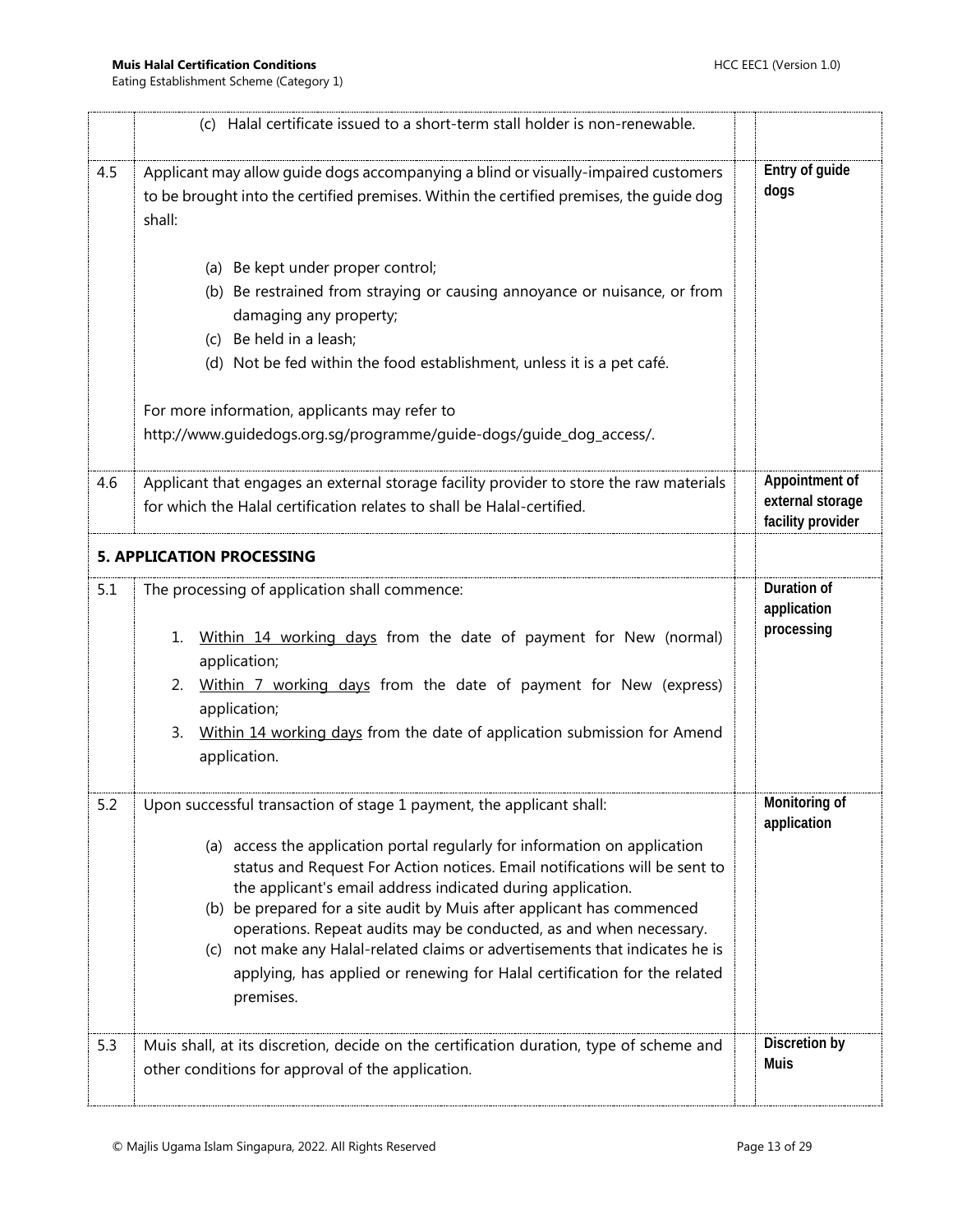<span id="page-13-0"></span>

| 5.4<br>5.5 | If there is additional payment required upon approval of application, payment<br>shall be made within 30 working days from the date of payment advice. After<br>payment has been received, the Halal certificate will be couriered out to the<br>mailing address indicated in the application form. Failing such payment, the<br>Halal certificate shall be automatically cancelled without further notice to the<br>applicant.<br>Payments shall be made through the application portal or any other mode of payment                                                                            | Certificate<br>issuance<br>Payment prior to |
|------------|--------------------------------------------------------------------------------------------------------------------------------------------------------------------------------------------------------------------------------------------------------------------------------------------------------------------------------------------------------------------------------------------------------------------------------------------------------------------------------------------------------------------------------------------------------------------------------------------------|---------------------------------------------|
|            | made available or agreeable by Muis, prior to courier of the certificate.<br>All payments made for the purpose of Halal certification is NON-REFUNDABLE.                                                                                                                                                                                                                                                                                                                                                                                                                                         | courier of<br>certificate                   |
| 5.6        | The application may be rejected under these circumstances:<br>(a) Application made via other means apart from the prevailing application<br>portal;<br>(b) Incomplete or inaccurate submission;<br>(c) Failure to respond to the application's Request for Action within stipulated<br>deadline;<br>(d) Non-compliance with the Muis Halal Certification Conditions;<br>(e) Pending outcome of investigation for suspected breach of the Law or Muis<br>Halal Certification Conditions in relation to an earlier Halal certificate issued;<br>No fee paid within the stipulated deadline.<br>(f) | Application<br>rejection                    |
|            | <b>6. POST CERTIFICATION</b>                                                                                                                                                                                                                                                                                                                                                                                                                                                                                                                                                                     |                                             |
| 6.1        | Muis shall conduct unannounced periodic inspections as and when necessary<br>following the award of the Halal certificate, within the certificate validity period. Easy<br>access to certified premises shall be granted to Muis officers for the purpose of<br>conducting inspections.                                                                                                                                                                                                                                                                                                          | Unannounced<br>checks                       |
| 6.2        | In the event that non-compliance is found during the periodic inspection and/or<br>during the certification audit of renewal application, the certificate holder shall ensure<br>immediate rectification measures are carried out, put in place preventive actions to<br>ensure non-recurrence of the non-compliance or any other required actions within<br>the deadline as stipulated under the Periodic Inspection Report (PIRe) issued.                                                                                                                                                      | <b>Rectification of</b><br>non-compliances  |
| 6.3        | Any notice required to be given by either Muis or the certificate holder, in relation to<br>a breach of the Muis Halal Certification Conditions or offence under the Law, shall be<br>written and sent by electronic mail (effective upon receipt); inland post (effective 2<br>working days after posting or may be delivered personally (effective upon receipt) to<br>the other party at the addresses set out below:                                                                                                                                                                         | Service of notice                           |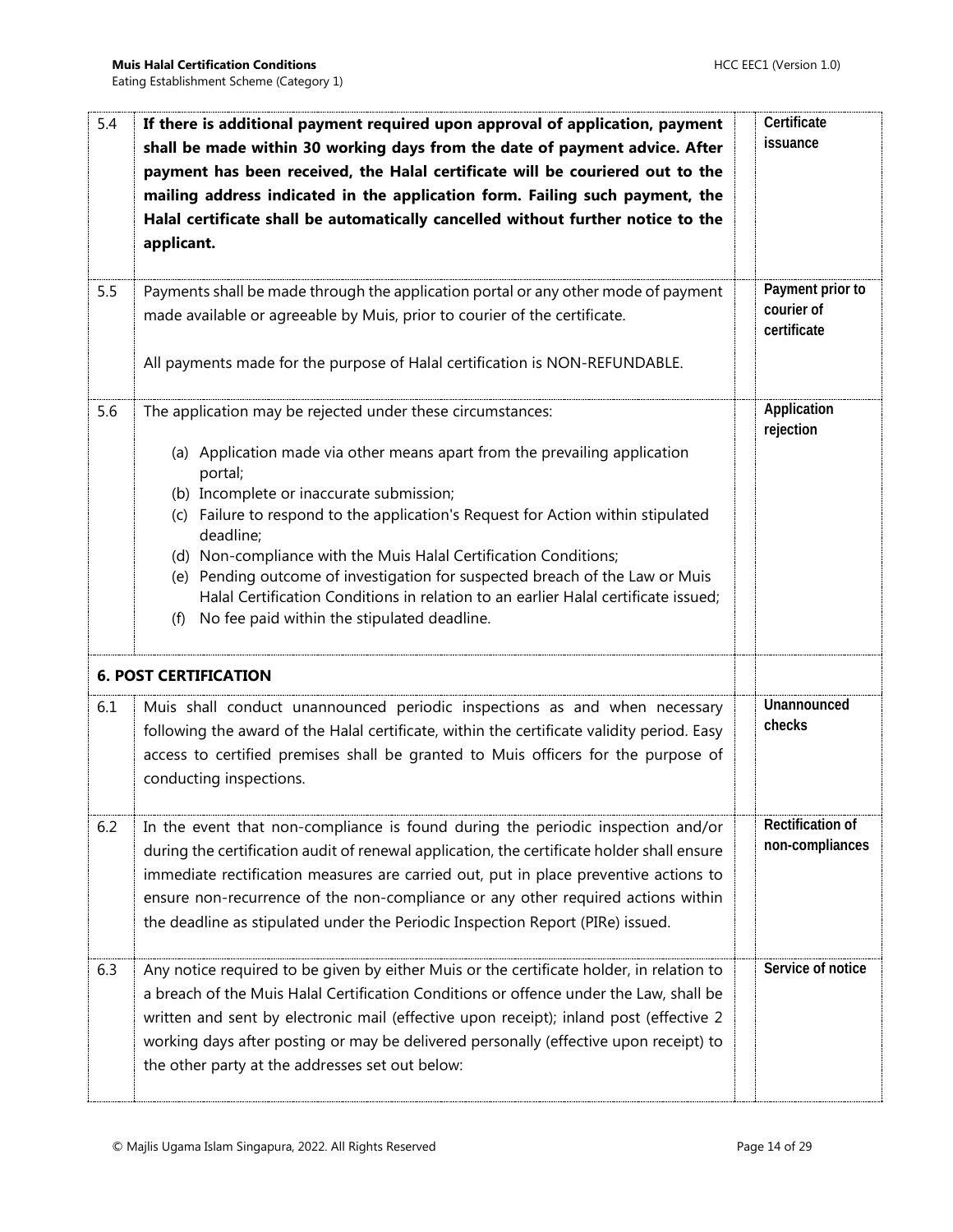|     | If to the certificate holder $-$ the email address and postal address<br>1.<br>submitted by the certificate holder in the most recent application;<br>If to Muis - Halal Certification Strategic Unit, 23 Mayo Street, Singapore<br>2.<br>208323.<br>In proving the delivery of any letter, it shall be sufficient to prove that such letter was<br>properly addressed, stamped and placed in the post or delivered or left at the address<br>indicated if delivered by hand.                                                                                                                                                                                                                                                                                                                                                                                                                                                                                                                                        |                                                   |
|-----|----------------------------------------------------------------------------------------------------------------------------------------------------------------------------------------------------------------------------------------------------------------------------------------------------------------------------------------------------------------------------------------------------------------------------------------------------------------------------------------------------------------------------------------------------------------------------------------------------------------------------------------------------------------------------------------------------------------------------------------------------------------------------------------------------------------------------------------------------------------------------------------------------------------------------------------------------------------------------------------------------------------------|---------------------------------------------------|
| 6.4 | The applicant shall submit an Amend application if there is any of the following<br>changes to the application submitted earlier with exception for Limited Time Offer<br>(LTO) items and Research & Development (R&D) purposes:<br>(a) Contact information<br>(b) Changes to personnel<br>(c) Changes in particulars of personnel<br>(d) Details of medium- and high-risk ingredients (refer to Annex A)<br>Details of suppliers<br>(e)<br>Details of menu<br>(f)<br>(g) Size and/or layout of premises<br>(h) Establishment of a virtual brand<br>Failure to declare the changes may affect the certification status of the related<br>premises.<br>For LTO items, the applicant shall submit the relevant supporting documents via email<br>at least 4 weeks before to Muis and obtain Muis' approval before marketing for LTO<br>items is done.<br>For R&D purposes, the applicant shall submit the relevant supporting documents via<br>email to Muis and obtain Muis' approval before R&D process is embarked. | Updated<br>application<br>details at all<br>times |
| 6.5 | Halal Certificate is not transferable.<br>In the event the Halal certificate holder moves the business location:<br>The existing Halal certificate is automatically cancelled / invalid. No<br>1.<br>Halal-related claims shall be made for this new location prior to<br>obtaining a Halal certificate;<br>For chain or franchise outlets, the certificate holder shall submit a<br>2.<br>new application within 14 working days from the opening date of a<br>new outlet or from the date of relocation;<br>For non-chain outlets or outlets that do not bear the same business<br>3.<br>name as their other Halal-certified outlets, related entities or<br>businesses, the certificate holder may submit a new application<br>should it wish to obtain certification for the premises in the new<br>location.                                                                                                                                                                                                    | Halal cert is not<br>transferable                 |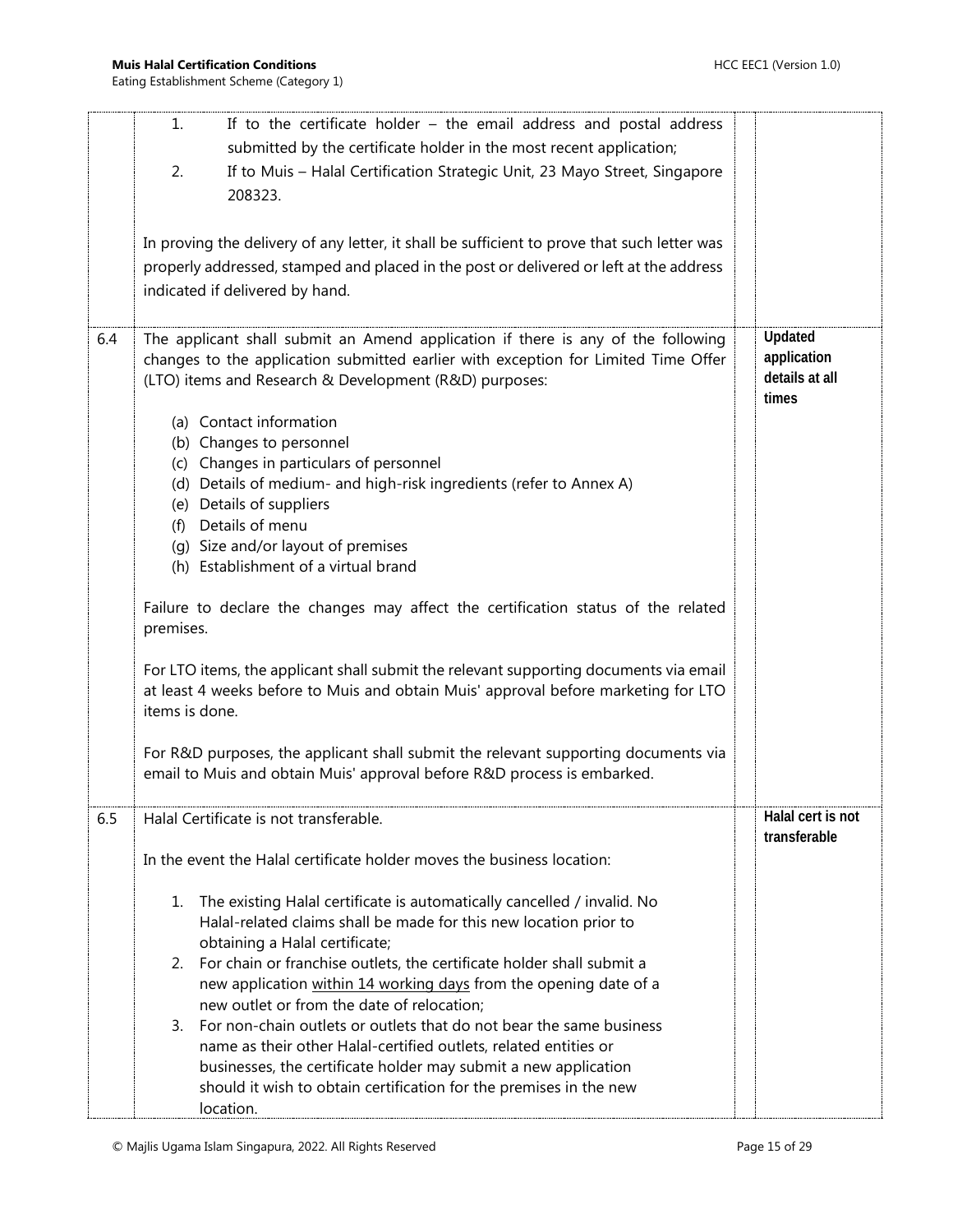<span id="page-15-0"></span>

| 6.6  | No other operator or company shall be allowed usage of the certificate holder's<br>premises without the prior written approval of Muis which approval may be refused<br>absolutely or given on such terms Muis may at its discretion deems fit.                                                                                                                                                                                                                                                                                                                                                                                | Usage of<br>premises by<br>external parties              |
|------|--------------------------------------------------------------------------------------------------------------------------------------------------------------------------------------------------------------------------------------------------------------------------------------------------------------------------------------------------------------------------------------------------------------------------------------------------------------------------------------------------------------------------------------------------------------------------------------------------------------------------------|----------------------------------------------------------|
| 6.7  | In the event of public feedback, whether by way of a complaint or otherwise, the<br>certificate holder shall account to Muis and provide a written explanation within 3<br>working days of Muis' written request.                                                                                                                                                                                                                                                                                                                                                                                                              | <b>Explanation on</b><br>public feedback                 |
| 6.8  | Muis may collect relevant samples, photographs or other materials for the purpose of<br>checks and verification.                                                                                                                                                                                                                                                                                                                                                                                                                                                                                                               | Evidence<br>collection                                   |
| 6.9  | Renewal applications will be auto-submitted 120 days prior to expiry of the Halal<br>certificate. Certificate holders shall:<br>(a) access the application portal regularly for information on application status<br>and Request For Action notices. Email notifications will be sent to the<br>applicant's email address indicated during application.<br>(b) be prepared for a site audit by Muis after applicant has commenced<br>operations. Repeat audits may be conducted, as and when necessary.<br>be informed that no amend applications can be submitted once renewal<br>(c)<br>application has been auto-submitted. | Automated<br>submission of<br>renewal<br>application     |
| 6.10 | Automated email reminders may be sent to the applicant's email address indicated<br>during application subject to the systems functionality. However, Muis does not<br>undertake any responsibility of ensuring that the automated email reminders reach<br>and/or are communicated to the intended recipient.                                                                                                                                                                                                                                                                                                                 | Automated<br>reminders to<br>registered email<br>address |
|      | 7. PUBLICITY                                                                                                                                                                                                                                                                                                                                                                                                                                                                                                                                                                                                                   |                                                          |
| 7.1  | Any form of advertising, signboard, menu card / board and corporate collaterals<br>(business cards, invoices, etc.) shall -<br>(a) not mislead on the Halal status of the establishment, menu items and products<br>sold;<br>(b) not make claims that premises beyond the scope of certification are Halal-<br>certified;<br>(c) not resemble those belonging to their non Halal-certified business entities<br>(including logos).<br>Note:                                                                                                                                                                                    | Publicity                                                |
|      | For example, company / establishment that applies for Halal certification under:                                                                                                                                                                                                                                                                                                                                                                                                                                                                                                                                               |                                                          |
|      | Hawker sub-scheme and is operating within a food court shall not claim that<br>ı.<br>the food court is Halal-certified and ensure all Halal signages are limited to<br>display within the Halal-certified premises;                                                                                                                                                                                                                                                                                                                                                                                                            |                                                          |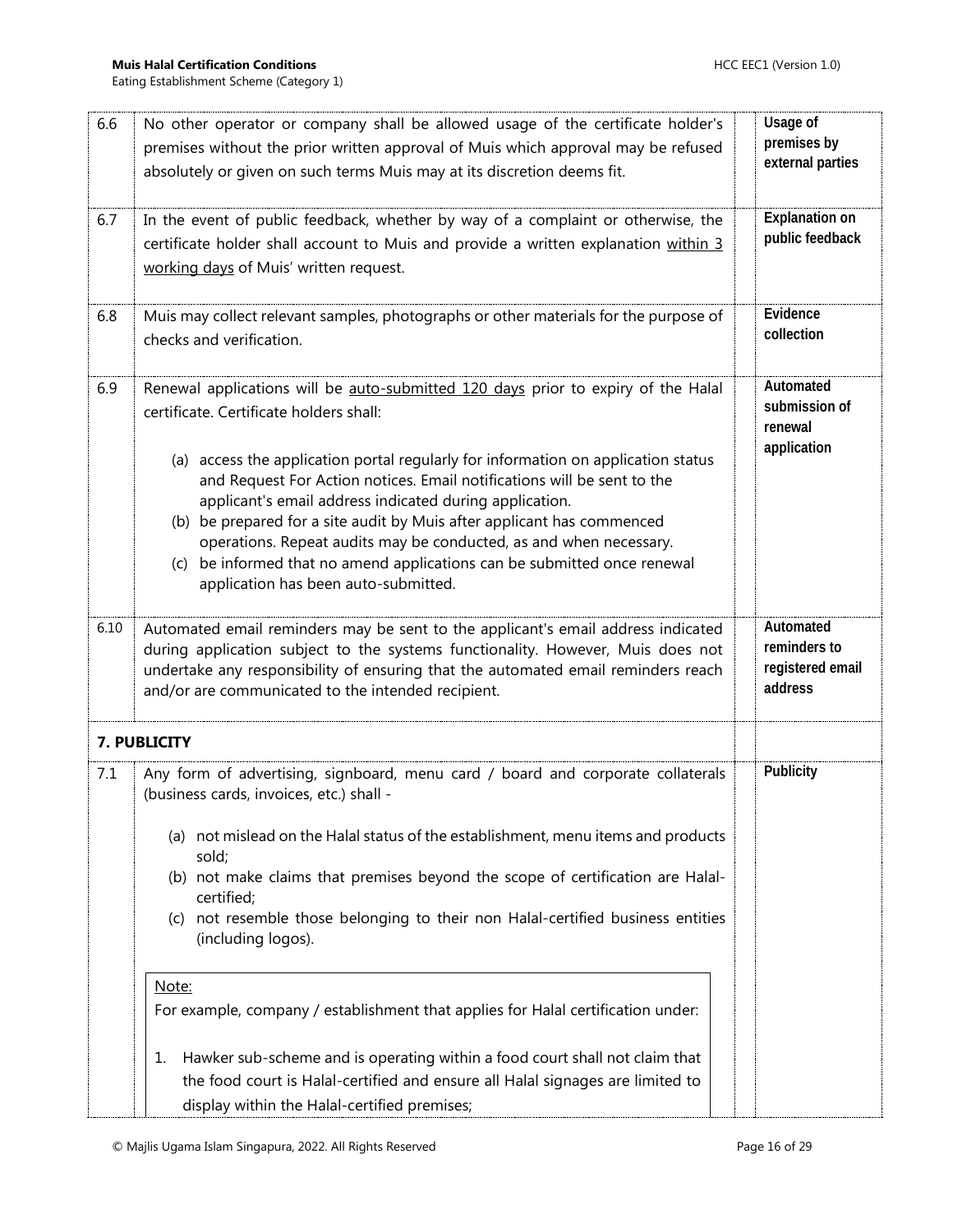<span id="page-16-0"></span>

|     | School Canteen Stall sub-scheme shall not claim that the canteen is Halal-<br>2.<br>certified.                                                                                                                                                                                                                                                                                                                                                     |                                                                  |
|-----|----------------------------------------------------------------------------------------------------------------------------------------------------------------------------------------------------------------------------------------------------------------------------------------------------------------------------------------------------------------------------------------------------------------------------------------------------|------------------------------------------------------------------|
| 7.2 | Muis shall, at its discretion, publish a certification status listing of all certificate holders<br>as it deems fit with such details as it deems fit.                                                                                                                                                                                                                                                                                             | Status listing of<br>certificate<br>holders                      |
|     | 8. MUIS HALAL CERTIFICATE / CERTIFICATION MARK                                                                                                                                                                                                                                                                                                                                                                                                     |                                                                  |
| 8.1 | The Halal certificate shall be issued upon approval of the application, full payment of<br>fees and any outstanding dues as advised by Muis.                                                                                                                                                                                                                                                                                                       | <b>Issuance of</b><br>certificate                                |
| 8.2 | The original Halal certificate issued -<br>(a) is valid for the period stipulated on the certificate;<br>(b) shall be displayed for easy public viewing within the certified premises only;<br>(c) shall NOT be displayed beyond its expiry date;<br>(d) shall NOT have copies made and advertised in any form that is misleading<br>(online and offline).                                                                                         | Validity of<br>certificate                                       |
| 8.3 | The Halal certificate, Halal certification mark and/or any part of it is the property of<br>Muis. The certificate holder shall -<br>(a) be held responsible for the certificate issued to him or her;<br>(b) ensure the certificate and certificate mark are not misused in any manner;<br>return the certificate to Muis<br>(c)<br>Upon closure of certified premises before expiry date of certificate;<br>i.<br>Immediately upon demand.<br>ii. | Certificate is the<br>property of Muis                           |
| 8.4 | The certificate holder shall immediately lodge a police report for any loss of the Halal<br>certificate and forward a copy to Muis via info@muis.gov.sg.                                                                                                                                                                                                                                                                                           | Loss of<br>certificate                                           |
| 8.5 | The Halal certification mark and/or any part of it is the property of Muis, the certificate<br>holder shall ensure that all parties interested to use and reproduce the Halal<br>certification mark and/or any part thereof in any kind or form shall obtain prior written<br>approval from Muis before using or reproducing the same, which approval may be<br>withheld absolutely or given on such terms as Muis deems fit.                      | Approval before<br>using or<br>reproducing<br>certificate / mark |
| 8.6 | The certificate holder shall adhere to the specification of the Halal certification mark<br>stipulated in Annex D.                                                                                                                                                                                                                                                                                                                                 | Adherence to<br>specifications of<br>mark                        |
| 8.7 | Muis reserves the right to suspend or revoke the Halal certificate with immediate<br>effect upon written notice to the certificate holder, in the event that the certificate<br>holder is found to:                                                                                                                                                                                                                                                | Suspension /<br>revocation of<br>certificate                     |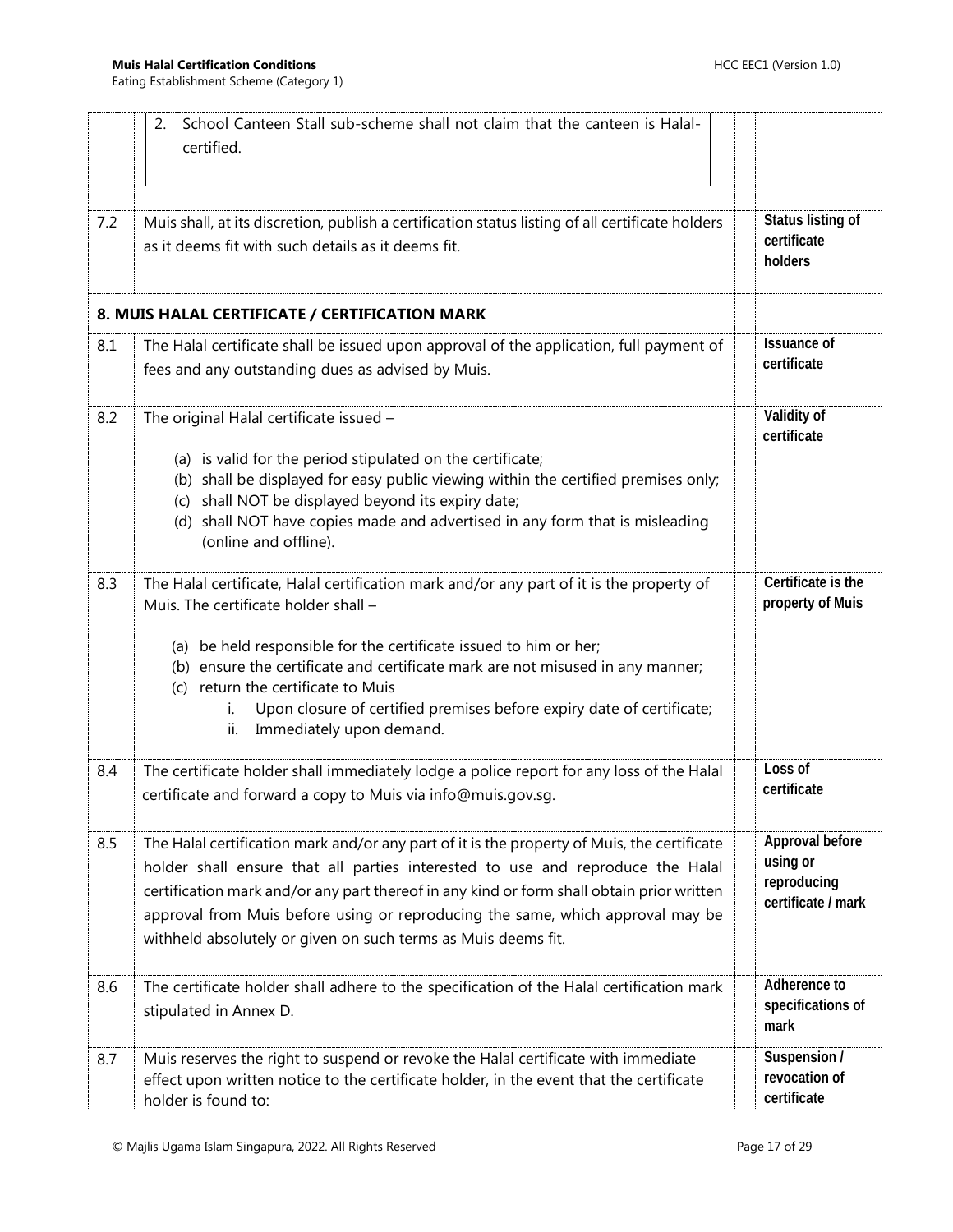<span id="page-17-0"></span>

|     | (a) have breached any of the Muis Halal Certification Conditions;<br>(b) have made or caused to make any false or fraudulent declaration,<br>certification or representation, either in writing or otherwise;<br>(c) have its operating licence issued by the relevant food authority suspended;<br>(d) have ceased to carry on its business or threatens to do so;<br>(e) have appointed over all or any part of the assets or undertake a receiver,<br>judicial manager or similar officer;<br>have filed or be the subject of a petition for judicial management;<br>(f)<br>(g) have ceased to do business in the normal course for a continuous period of<br>more than 30 days;<br>(h) Have made any arrangement for the benefit of its creditors;<br>Have gone into liquidation or bankruptcy, save for the purposes of a<br>(i)<br>genuine amalgamation or reconstruction; and/or<br>Have been convicted of any offence of such a nature that, in the opinion of<br>(i)<br>Muis, is undesirable that the Halal certificate holder should continue to hold<br>the Halal certificate                                                                                                                                                                                                                                                                              |                                                                                 |
|-----|-----------------------------------------------------------------------------------------------------------------------------------------------------------------------------------------------------------------------------------------------------------------------------------------------------------------------------------------------------------------------------------------------------------------------------------------------------------------------------------------------------------------------------------------------------------------------------------------------------------------------------------------------------------------------------------------------------------------------------------------------------------------------------------------------------------------------------------------------------------------------------------------------------------------------------------------------------------------------------------------------------------------------------------------------------------------------------------------------------------------------------------------------------------------------------------------------------------------------------------------------------------------------------------------------------------------------------------------------------------------------|---------------------------------------------------------------------------------|
| 8.8 | Upon expiry, suspension or revocation of the Halal certificate, the certificate holder<br>shall immediately:<br>(a) cease the display of the Halal certificate;<br>(b) cease all further use of the Halal certification mark;<br>(c) cease all publications, circulation of material and advertisements bearing<br>the Halal certification mark;<br>(d) cease all Halal-related claims in relation to the affected premises;<br>(e) inform parties using or reproducing the Halal certification mark in relation<br>to the affected establishment to cease usage and reproduction of the mark.<br>Further or in the alternative, should Muis' investigation into the breach of the Muis<br>Halal Certification Conditions be ongoing and/or until the certificate holder has made<br>suitable recompense for the breach to the satisfaction of Muis, the certificate holder<br>shall not make changes to the existing Halal certificate by submitting a change or<br>renewal application and / or apply for a new Halal certificate.<br>The applicant shall pass a one-time reinstatement audit if the suspension period ends<br>before the certificate's expiry. Applicant shall set the audit date with Muis at least 2<br>weeks prior to the end of suspension. Failing the re-instatement audit, Muis may<br>extend the suspension till the certificate's expiry. | Cessation of use<br>of certificate /<br>mark upon<br>suspension /<br>revocation |
|     | <b>9. OTHER CONDITIONS</b>                                                                                                                                                                                                                                                                                                                                                                                                                                                                                                                                                                                                                                                                                                                                                                                                                                                                                                                                                                                                                                                                                                                                                                                                                                                                                                                                            |                                                                                 |
| 9.1 | The applicant / certificate holder shall at all times keep Muis fully indemnified against<br>all claims, damages, expenses or costs (including those asserted by third parties)<br>arising directly or indirectly from any breach by the certificate holder and/or applicant<br>of any provision of the Muis Halal Certification Conditions or the Halal certificate or                                                                                                                                                                                                                                                                                                                                                                                                                                                                                                                                                                                                                                                                                                                                                                                                                                                                                                                                                                                               | Muis to be fully<br>indemnified                                                 |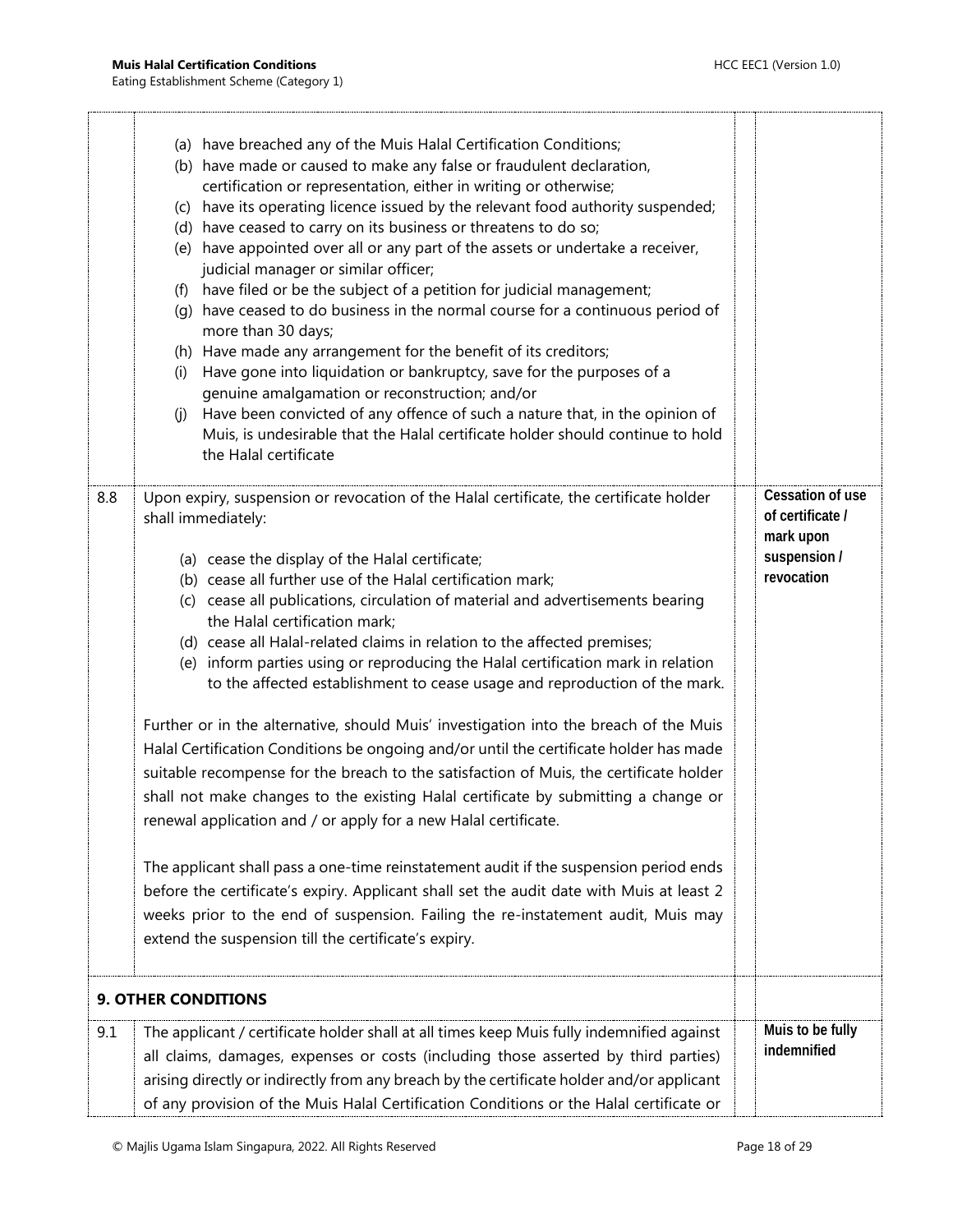|     | otherwise arising from or in connection with the unlawful use of the Halal certificate<br>or Halal certification mark or other activities associated therewith by the Halal<br>certificate holder or applicant.                                                                                                                                                                                                                                                                                                                                                                                                                                                                                                                                     |                                                                   |
|-----|-----------------------------------------------------------------------------------------------------------------------------------------------------------------------------------------------------------------------------------------------------------------------------------------------------------------------------------------------------------------------------------------------------------------------------------------------------------------------------------------------------------------------------------------------------------------------------------------------------------------------------------------------------------------------------------------------------------------------------------------------------|-------------------------------------------------------------------|
| 9.2 | The applicant / certificate holder shall accept Muis' decisions on all Halal related<br>matters as binding. Muis' records of all matters relating to the certificate and<br>application shall be binding on the Halal certificate holder or applicant.                                                                                                                                                                                                                                                                                                                                                                                                                                                                                              | Muis' decisions<br>are binding                                    |
| 9.3 | No exercise or failure to exercise or delay in exercising any right power or remedy<br>vested in Muis under or pursuant to the Muis Halal Certification Conditions shall<br>constitute a waiver by Muis of that or any other right power or remedy. The failure of<br>Muis to insist upon or enforce strict performance by the certificate holder or applicant<br>of any provision of the Muis Halal Certification Conditions or to exercise any right<br>under the Muis Halal Certification Conditions shall not be construed as a waiver or<br>relinquishment to any extent of Muis' right to assert or rely upon any such provision<br>or right in that or any other instance; rather, the same shall be and remain in full force<br>and effect. | Non-exercise of<br>power shall not<br>be construed as<br>waiver   |
| 9.4 | The applicant / certificate holder shall provide consent to forensic audit(s) of all its<br>business records in the event of any breaches of the terms thereof.                                                                                                                                                                                                                                                                                                                                                                                                                                                                                                                                                                                     | Consent to<br>forensic audit                                      |
| 9.5 | Muis may at any time, upon written notice to the applicant / certificate holder, vary,<br>remove or add to any one or more of the Muis Halal Certification Conditions. Such<br>change shall take effect from the date stated in the notice, unless otherwise specified<br>in the notice.                                                                                                                                                                                                                                                                                                                                                                                                                                                            | Amendments to<br><b>Muis Halal</b><br>Certification<br>Conditions |
| 9.6 | Muis may review all applications and/or approvals for Halal certificates as it deems<br>necessary.                                                                                                                                                                                                                                                                                                                                                                                                                                                                                                                                                                                                                                                  | <b>Review of</b><br>applications                                  |
| 9.7 | Muis reserves the right to not proceed with the processing of an application, if the<br>nature of that application is deemed sensitive.                                                                                                                                                                                                                                                                                                                                                                                                                                                                                                                                                                                                             | <b>Applications</b><br>deemed<br>sensitive                        |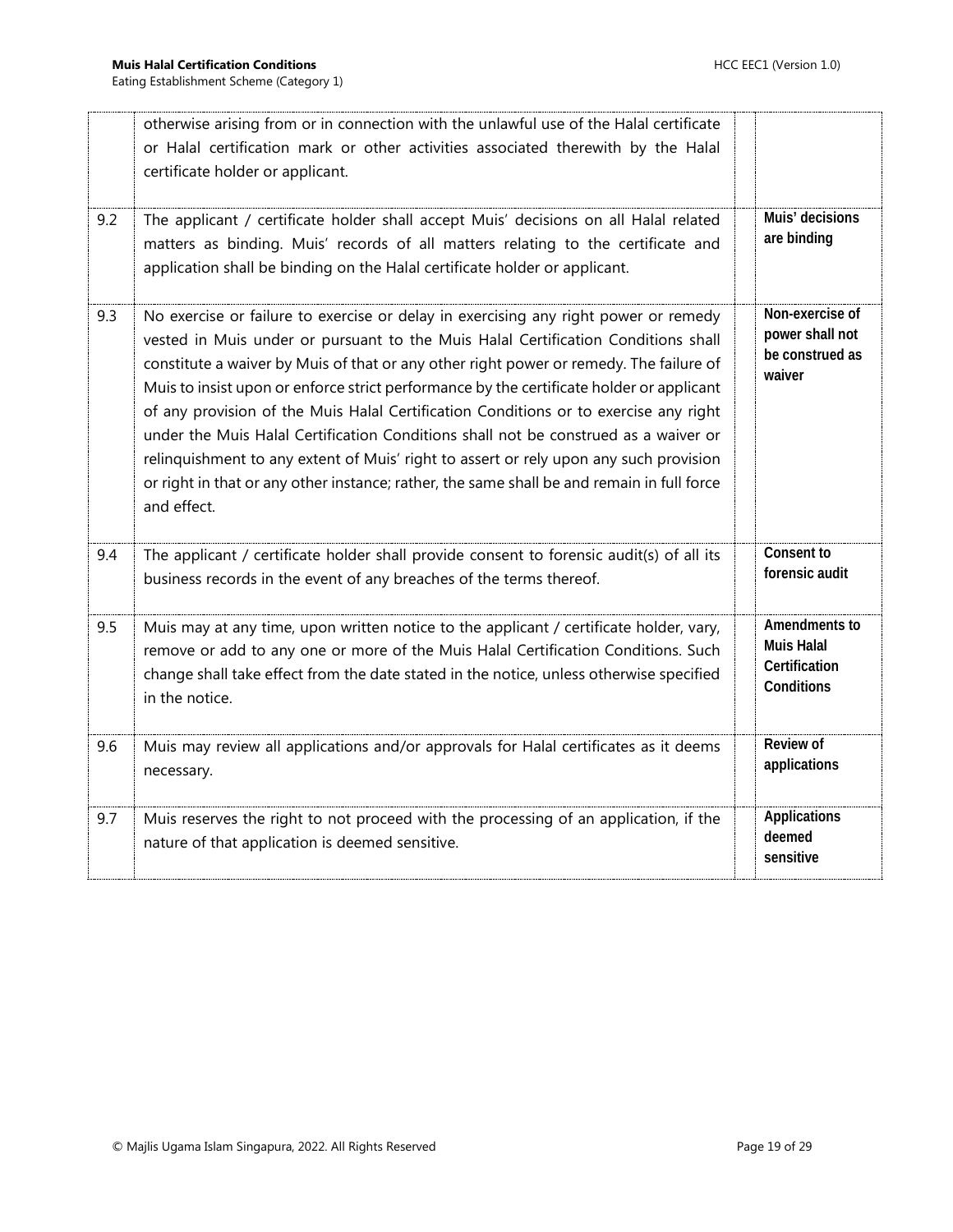## **ANNEX A – TYPES OF INGREDIENTS**

## <span id="page-19-0"></span>**Pursuant to Clause 3.5, all ingredients and food products prior to purchase shall be substantiated with product specifications or labels.**

| <b>Types of Halal</b><br><b>Risk</b>                   | Low                                                                                                                                                | Medium - Low                                                                                                                                                      | Medium - High                                                                                                                                                                                                                                                                                        | High                                                                                                                                                                                                                               |
|--------------------------------------------------------|----------------------------------------------------------------------------------------------------------------------------------------------------|-------------------------------------------------------------------------------------------------------------------------------------------------------------------|------------------------------------------------------------------------------------------------------------------------------------------------------------------------------------------------------------------------------------------------------------------------------------------------------|------------------------------------------------------------------------------------------------------------------------------------------------------------------------------------------------------------------------------------|
| <b>Types of</b><br>ingredients                         | • Plant materials<br>• Pure seafood<br>• Legumes &<br>lentils<br>• Rice<br>$\bullet$ Salt<br>$\bullet$ Ice<br>• Spices<br>• Synthetic<br>Chemicals | Soy Bean pdts<br>Olive Oil<br>Sesame Oil<br>Vegetable Oil<br>Synthetic<br>vinegar<br><b>Noodles</b><br>Pasta<br>Food additives<br>(excl animal-<br>derived E400s) | Enzymes<br>$\bullet$<br>Cheese &<br>byproducts<br>E400s Food<br>$\bullet$<br>Additives<br>(animal-<br>derived)<br>Canned Foods<br>$\bullet$<br>Confectionery<br>$\bullet$<br>& Pastry<br>Dairy Products<br>Processed<br>$\bullet$<br>seafood<br>Sauces &<br>Condiments<br>Pure vinegars<br>$\bullet$ | Meat & meat-<br>$\bullet$<br>based items<br>Poultry &<br>poultry-based<br>items<br>Beef extracts<br>$\bullet$<br>Beef tallow<br>$\bullet$<br>Chicken skin<br>$\bullet$<br>Chicken fat<br>٠<br>Flavourings<br>$\bullet$<br>Gelatine |
| <b>Types of</b><br><b>Documents</b><br><b>Required</b> |                                                                                                                                                    | General<br>questionnaire<br>(if necessary)                                                                                                                        | General<br>$\bullet$<br>questionnaire<br>Muis-<br>$\bullet$<br>recognised<br>Halal<br>certificate* or<br>laboratory<br>analysis report<br>(if necessary)                                                                                                                                             | Muis-<br>$\bullet$<br>recognised<br>Halal<br>certificate*                                                                                                                                                                          |

\* All applicants / certificate holders are strongly advised to check the updated list of Muis-recognised Halal certification bodies from the prevailing application portal or Muis website prior to procuring the ingredients.

#### NOTE:

The above list serves as a general guideline and not limited to and/or conclusive. If necessary, Muis shall have the discretion to request more information or documents on the ingredients.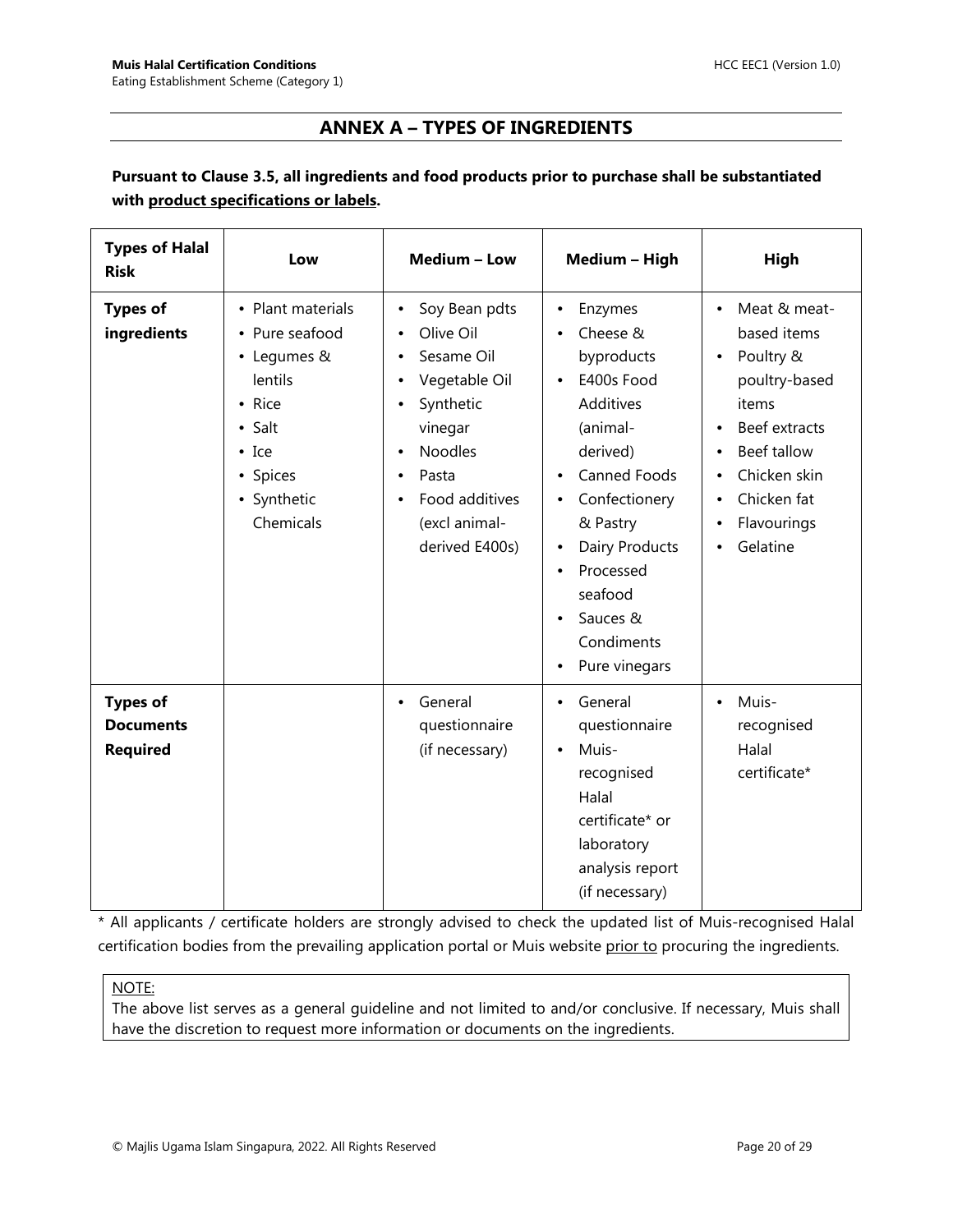## <span id="page-20-0"></span>**ANNEX B – CONDITIONS FOR PURCHASING OF INGREDIENTS FROM RETAIL STORES**

**Purchasing ingredients from retail stores is only applicable to hawker and school canteen stalls, subject to the following conditions:**

| Types of Halal Risk                                             | Low          | <b>Medium-Low</b>                        | Medium - High                            |
|-----------------------------------------------------------------|--------------|------------------------------------------|------------------------------------------|
| Types of Halal<br><b>Certification Mark</b><br>  (HCM) required | Not required | HCM of any Halal<br>certification bodies | HCM of any Halal<br>certification bodies |

- (a) The ingredients have been declared (together with product packaging) and approved by Muis;
- (b) The ingredients shall bear Halal certification mark (HCM) on the product packaging, unless otherwise stated;

(c) The purchase receipts are verified and endorsed by the Muslim employee;

(d) Purchase receipts mentioned in (c) shall not include items meant for personal use.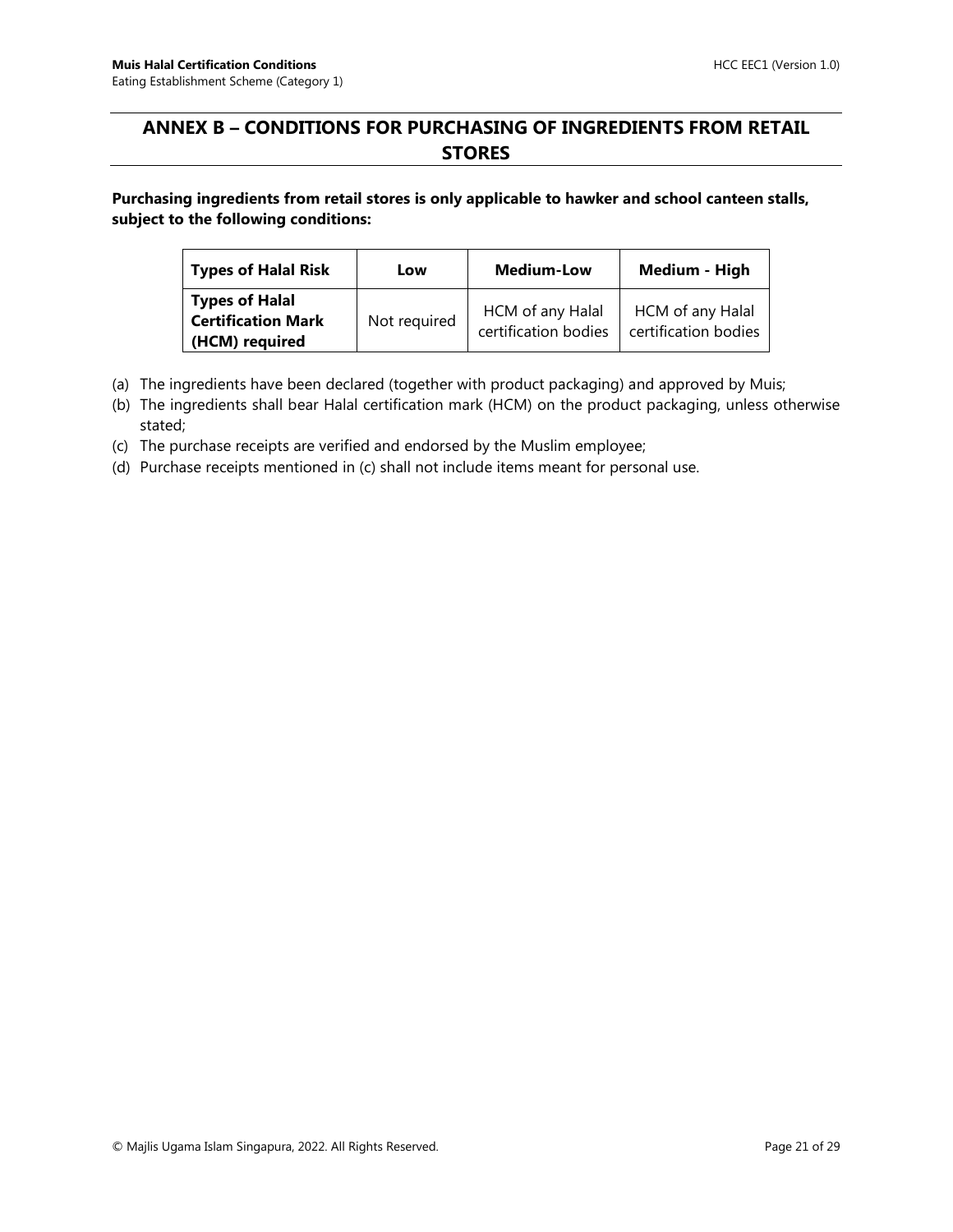٦ļ

r

<span id="page-21-0"></span>

| <b>ANNEX C - GLOSSARY</b>                         |                                                                                                                                                                                                                                                       |  |  |
|---------------------------------------------------|-------------------------------------------------------------------------------------------------------------------------------------------------------------------------------------------------------------------------------------------------------|--|--|
|                                                   |                                                                                                                                                                                                                                                       |  |  |
| <b>Administration of</b><br><b>Muslim Law Act</b> | An Act relating to Muslims and to make provision for regulating Muslim<br>religious affairs and to constitute a council to advise on matters relating to                                                                                              |  |  |
| (AMLA)                                            | the Muslim religion in Singapore and a Syariah Court.                                                                                                                                                                                                 |  |  |
|                                                   |                                                                                                                                                                                                                                                       |  |  |
| <b>Additive</b>                                   | Substances added to food to preserve flavour or enhance its taste and/or<br>appearance.                                                                                                                                                               |  |  |
| <b>Amend Application</b>                          | Application submitted via the application portal seeking approval for the<br>changes to the previously approved Halal application.                                                                                                                    |  |  |
| <b>Applicant</b>                                  | Company / Establishment submitting an application for the purpose of Halal<br>certification.                                                                                                                                                          |  |  |
| <b>Central Kitchen</b>                            | Kitchen which prepares semi- / fully- processed items and transports to its<br>retail outlets for further processing or use, prior to sale of the finished items<br>or for sale as is condition.                                                      |  |  |
| <b>Chain Outlets</b>                              | More than one outlet bearing the same business name and/or management.                                                                                                                                                                                |  |  |
| <b>Competent Muslim</b><br><b>Personnel</b>       | Muslim personnel who have successfully completed the mandatory Halal<br>training programme mandated by Muis or have been assessed to be<br>competent by Muis via a competency assessment.                                                             |  |  |
| <b>Documentation</b>                              | Written proof of step-by-step process documenting a routine.                                                                                                                                                                                          |  |  |
| <b>Express Application</b>                        | Application processing shall be initiated within 7 working days upon<br>submission of a New application and payment of the non-refundable<br>application fees. It does not guarantee the issuance of a Halal certificate<br>within 7 working days.    |  |  |
| Food                                              | Includes drinks.                                                                                                                                                                                                                                      |  |  |
| <b>Franchise Outlets</b>                          | The right or license granted by a company to an individual / company to<br>operate a business / establishment at a specific location using their name and<br>system.                                                                                  |  |  |
| Halal                                             | Means "Permissible".                                                                                                                                                                                                                                  |  |  |
|                                                   | Halal, in relation to any product, service or activity, means the requirements<br>of the Muslim law are complied with in the production, processing, marketing,<br>display or carrying out, as the case may be, of that product, service or activity. |  |  |
|                                                   | Refer to the Singapore Muis Halal Standard on 'General Guidelines for the<br>Handling and Processing of Halal Food' (MUIS-HC-S001) for more<br>information.                                                                                           |  |  |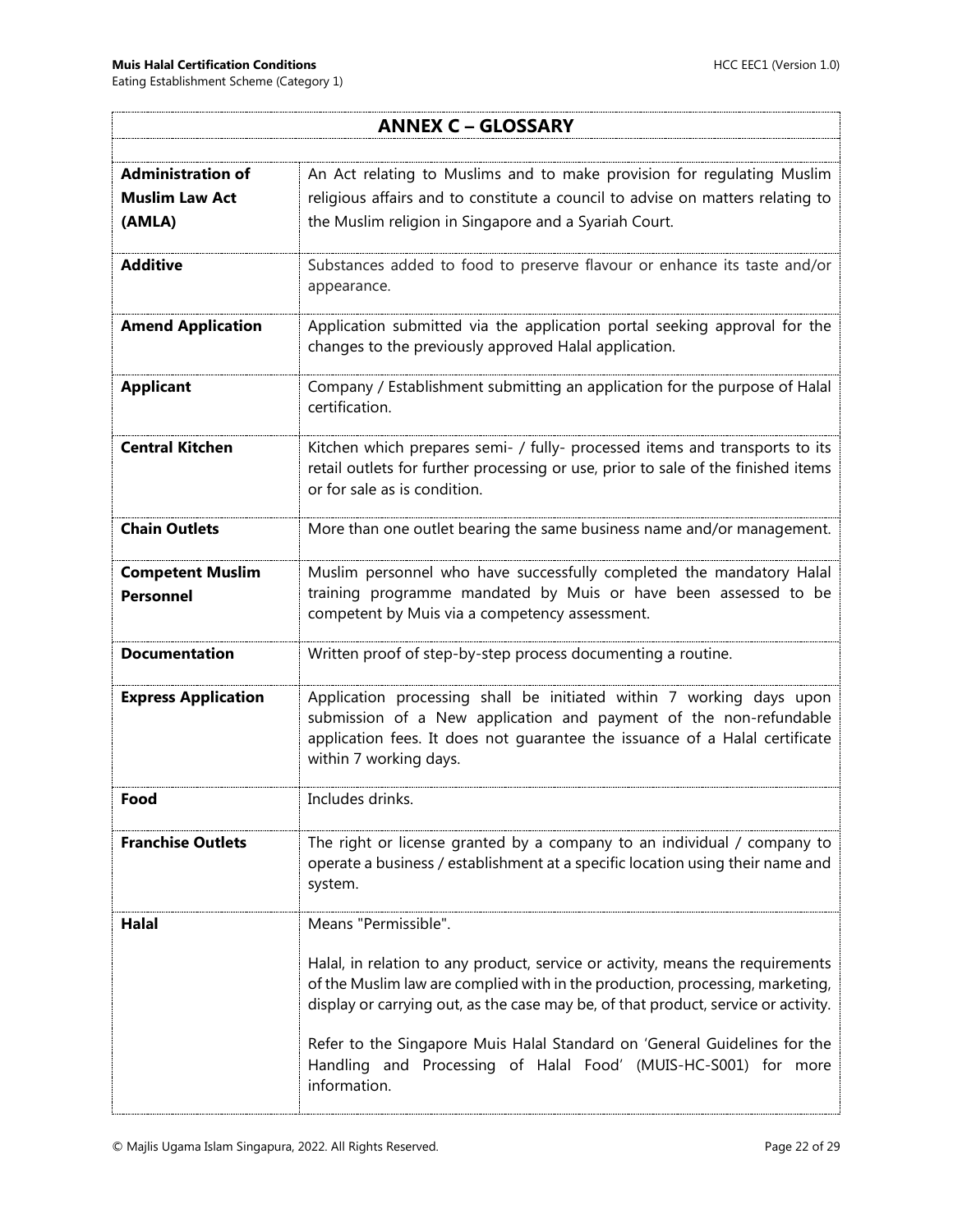| <b>Hawker Stall</b>                            | Stall selling cooked or uncooked food. It shall apply for the Hawker sub-<br>scheme under the Eating Establishment scheme.                                                                                                                                                                                                                                                                                                |  |  |
|------------------------------------------------|---------------------------------------------------------------------------------------------------------------------------------------------------------------------------------------------------------------------------------------------------------------------------------------------------------------------------------------------------------------------------------------------------------------------------|--|--|
|                                                | This sub-scheme is applicable only to a stall located in a food court or a<br>similar setup such as cloud kitchen or a stall in a wet market selling uncooked<br>food.                                                                                                                                                                                                                                                    |  |  |
| <b>Limited Time Offer</b><br>(LTO)             | A special menu item or set of menu items available for a defined short period<br>of time.                                                                                                                                                                                                                                                                                                                                 |  |  |
| <b>Menu Item</b>                               | Refers to any item sold or offered to sell by an eating establishment, catering<br>company or a central kitchen.                                                                                                                                                                                                                                                                                                          |  |  |
| <b>Muis Halal Certificate</b>                  | A certificate issued by Muis under Section 88A of the Administration of<br>Muslim Law Act (Cap 3). "Halal certificate", in relation to any product, service<br>or activity, means a certificate to the effect that the requirements of the<br>Muslim Law are complied with in the production, processing, marketing or<br>display of that product, the provision of that service or the carrying out of<br>that activity. |  |  |
| <b>Muis Halal</b><br><b>Certification Mark</b> | Refers to any certification mark specified by Muis for use in relation to any<br>product, service or activity in respect of which it has issued a Halal certificate<br>under Section 88A (1) of the Administration of Muslim Law Act (Cap 3).                                                                                                                                                                             |  |  |
| <b>Muslim</b>                                  | A person who professes the religion of Islam in accordance with the Muslim<br>Law.                                                                                                                                                                                                                                                                                                                                        |  |  |
| <b>New Application</b>                         | Fresh application submitted for the purpose of Halal certification.                                                                                                                                                                                                                                                                                                                                                       |  |  |
| <b>Non-Halal</b>                               | Means "not permissible".                                                                                                                                                                                                                                                                                                                                                                                                  |  |  |
|                                                | Non-halal, in relation to any product, service or activity, means the<br>requirements of the Muslim law are not complied with in the production,<br>processing, marketing, display or carrying out, as the case may be, of that<br>product, service or activity.<br>For the purpose of Halal certification, food and ingredients which are                                                                                |  |  |
|                                                | not supported with the relevant documents as shown in Annex A will be<br>regarded as non-Halal.                                                                                                                                                                                                                                                                                                                           |  |  |
| <b>Normal Application</b>                      | Application processing shall be initiated within 14 working days upon<br>submission of a New application and payment of the non-refundable<br>application fees. It does not guarantee the issuance of a Halal certificate<br>within 14 working days.                                                                                                                                                                      |  |  |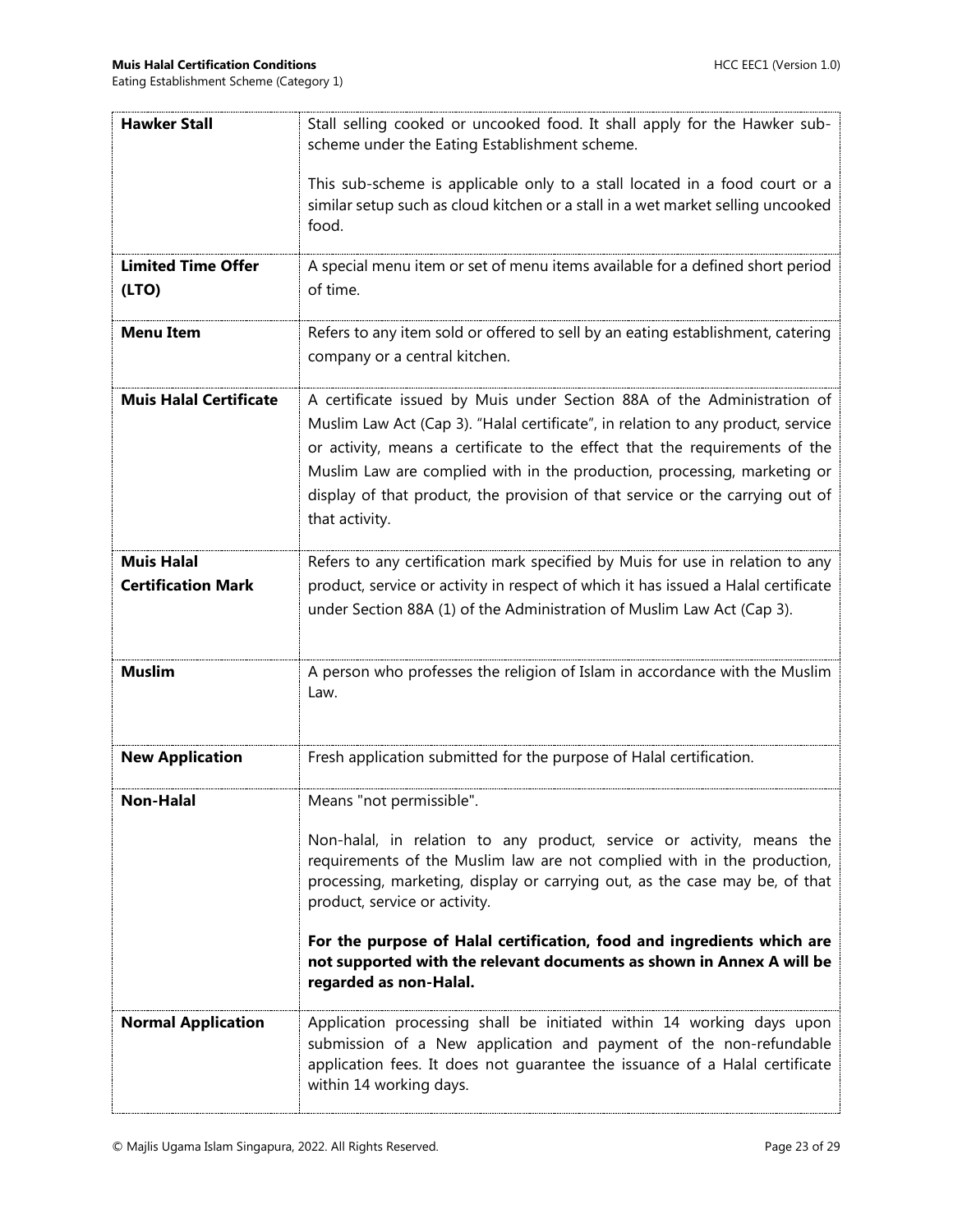| <b>Permanent Muslim</b>     | Staff of a company / establishment who is a Muslim and employed on a full-             |  |
|-----------------------------|----------------------------------------------------------------------------------------|--|
| <b>Personnel</b>            | and/or part-time permanent basis. It includes the owner of a company /                 |  |
|                             | establishment who is a Muslim.                                                         |  |
|                             |                                                                                        |  |
| <b>Prepacked Food</b>       | Food that is packed in advance for sale in a wrapper or container, and bears           |  |
|                             | a label containing all the particulars required by food regulations stated in          |  |
|                             | Sale of Food Act (Chapter 283, section 56(1)) (i.e. for sale to consumers).            |  |
|                             | Food packed in non-retail containers (i.e. for supply to food manufacturers or         |  |
|                             | food services for further use) is not considered as prepacked food.                    |  |
|                             |                                                                                        |  |
| <b>Processing Aid</b>       | Any substance or material, not including apparatus or utensils, and not                |  |
|                             | consumed as a food ingredient by itself, intentionally used in the processing          |  |
|                             | of raw materials, foods or its ingredients, to fulfil a certain technological          |  |
|                             | purpose during treatment or processing.                                                |  |
| <b>Product</b>              | Refers to any food and non-food substance or material, which may be                    |  |
|                             | unprocessed, semi-processed or fully-processed, that may be bought, used,              |  |
|                             | manufactured and/or distributed by a company / establishment. Refers also              |  |
|                             | to the stock-keeping unit.                                                             |  |
|                             |                                                                                        |  |
| <b>Raw Material</b>         | Crude or processed material that can be converted by manufacture,                      |  |
|                             | processing or combination into a new and useful product.                               |  |
| <b>Renewal Application</b>  | Application auto-submitted to renew the status of the existing Halal                   |  |
|                             | certificate 120 days prior to its expiry.                                              |  |
|                             |                                                                                        |  |
| <b>Request For Action</b>   | Non-compliance with the Muis Halal Certification Conditions that shall be              |  |
| (RFA)                       | addressed within the agreed deadline between Muis and applicant.                       |  |
|                             |                                                                                        |  |
| <b>Retail Sale</b>          | A retail sale occurs when a business sells the product directly to consumers           |  |
|                             | for his or her own use (including brick-and-mortar shops such as                       |  |
|                             | supermarkets, minimarts, and online platforms).                                        |  |
| <b>School Canteen Stall</b> | Food stall operating in Government schools excluding pre-tertiary and                  |  |
|                             | tertiary institutes (i.e. polytechnics, junior colleges, universities). It shall apply |  |
|                             | for the School Canteen Stall sub-scheme under the Eating Establishment                 |  |
|                             | scheme.                                                                                |  |
|                             |                                                                                        |  |
| Sub-scheme                  | Refers to the type of Eating Establishment scheme, depending on the nature             |  |
|                             | of business of the company / establishment. For example, a food stall in a             |  |
|                             | food court or wet market shall apply for the Hawker sub-scheme under the               |  |
|                             | Eating Establishment scheme.                                                           |  |
|                             |                                                                                        |  |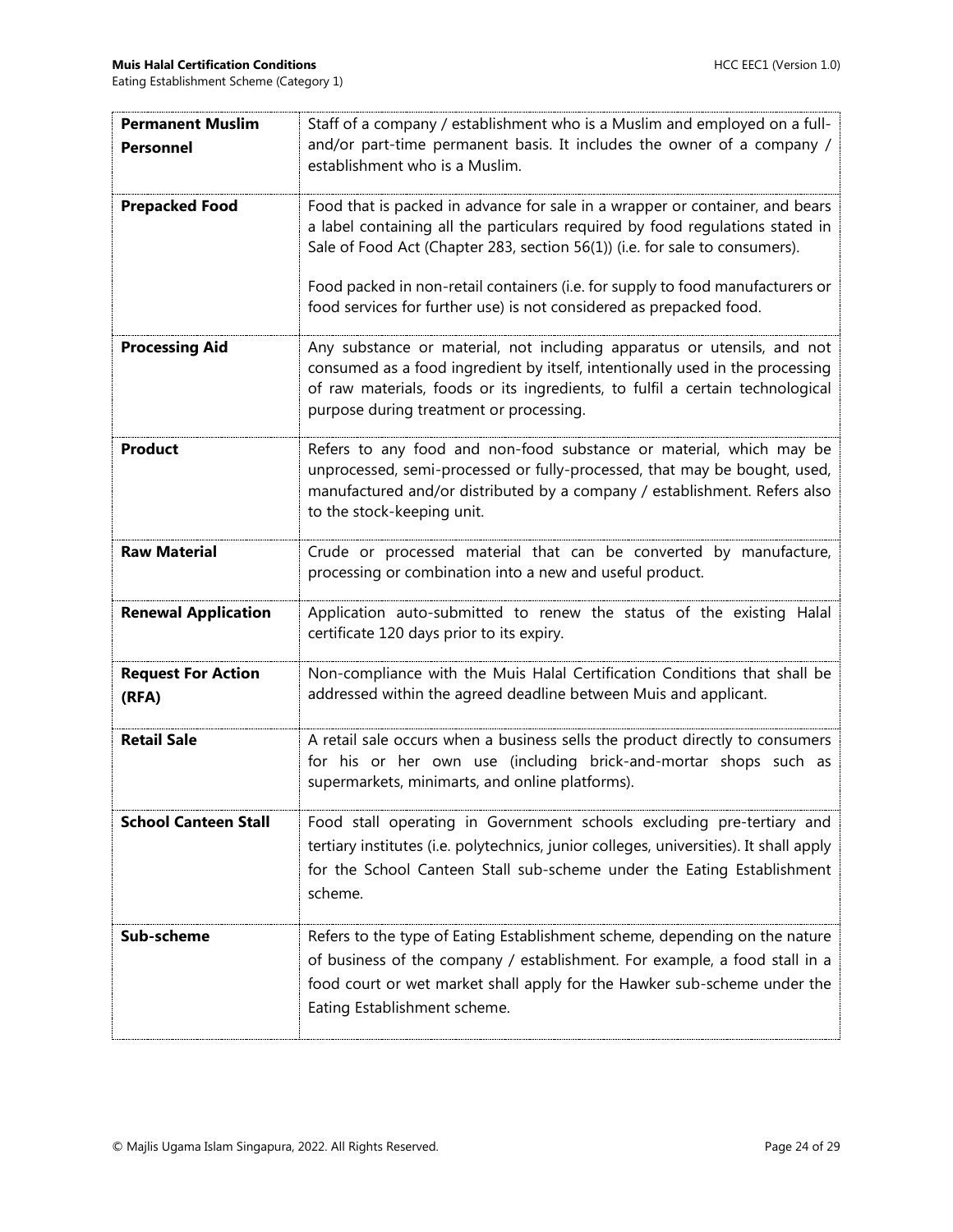| Virtual brand      | Refers to a "brand" of eating establishment (EE) or food preparation area<br>(FPA) that does not have a physical (brick and mortar) shop bearing a signage<br>with the said branding. |
|--------------------|---------------------------------------------------------------------------------------------------------------------------------------------------------------------------------------|
| <b>Working day</b> | Refers to any day except Saturday, Sunday and Public Holiday.                                                                                                                         |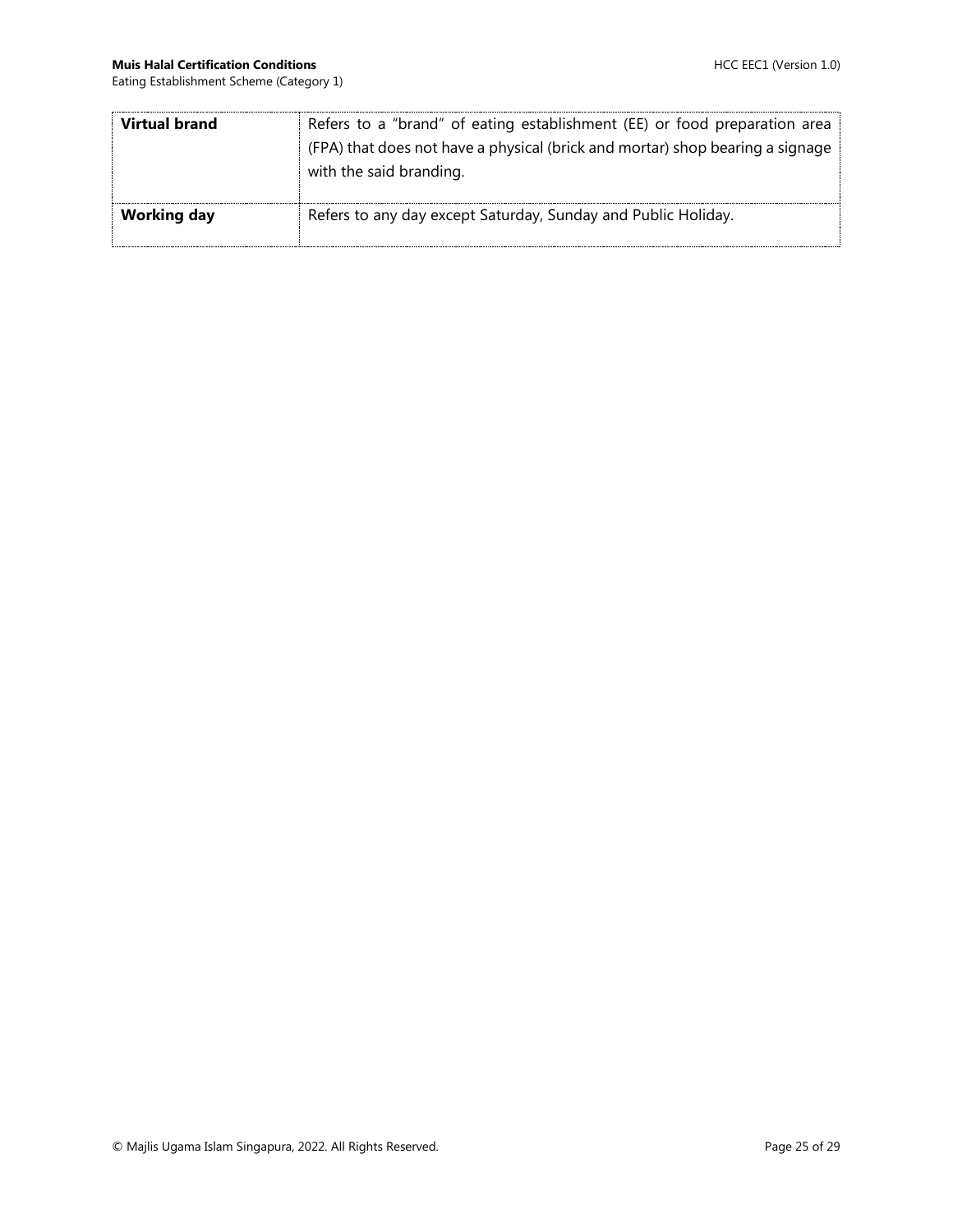#### <span id="page-25-0"></span>**ANNEX D – SPECIFICATION OF THE MUIS HALAL CERTIFICATION MARK**

#### **The Muis Halal certification mark used for display shall be subject to the following specifications:**

- 1 The Halal certification mark shall always be used in its original proportions and may be proportionately resized;
- 2 The resolution of the mark shall be sufficient such that the wordings on the mark is readable;
- 3 The mark shall be reproduced in its official colours as shown below or in black and white.
- 4 The Halal certification mark shall not be bigger and made more prominent than the company's branding.



Full Colour Variation of Corporate Colours

- 5 The Muis Halal Certification Mark shall:
	- (a) be used only during the validity of the Muis Halal certificate;
	- (b) be used only for premises covered by certification;
	- (c) be placed in a location that will not be deemed as disrespectful;
	- (d) not be used in a manner that may result in misinterpretation on the scope of certification;
	- (e) not be used in a form that can be easily tampered (e.g. stickers or decals).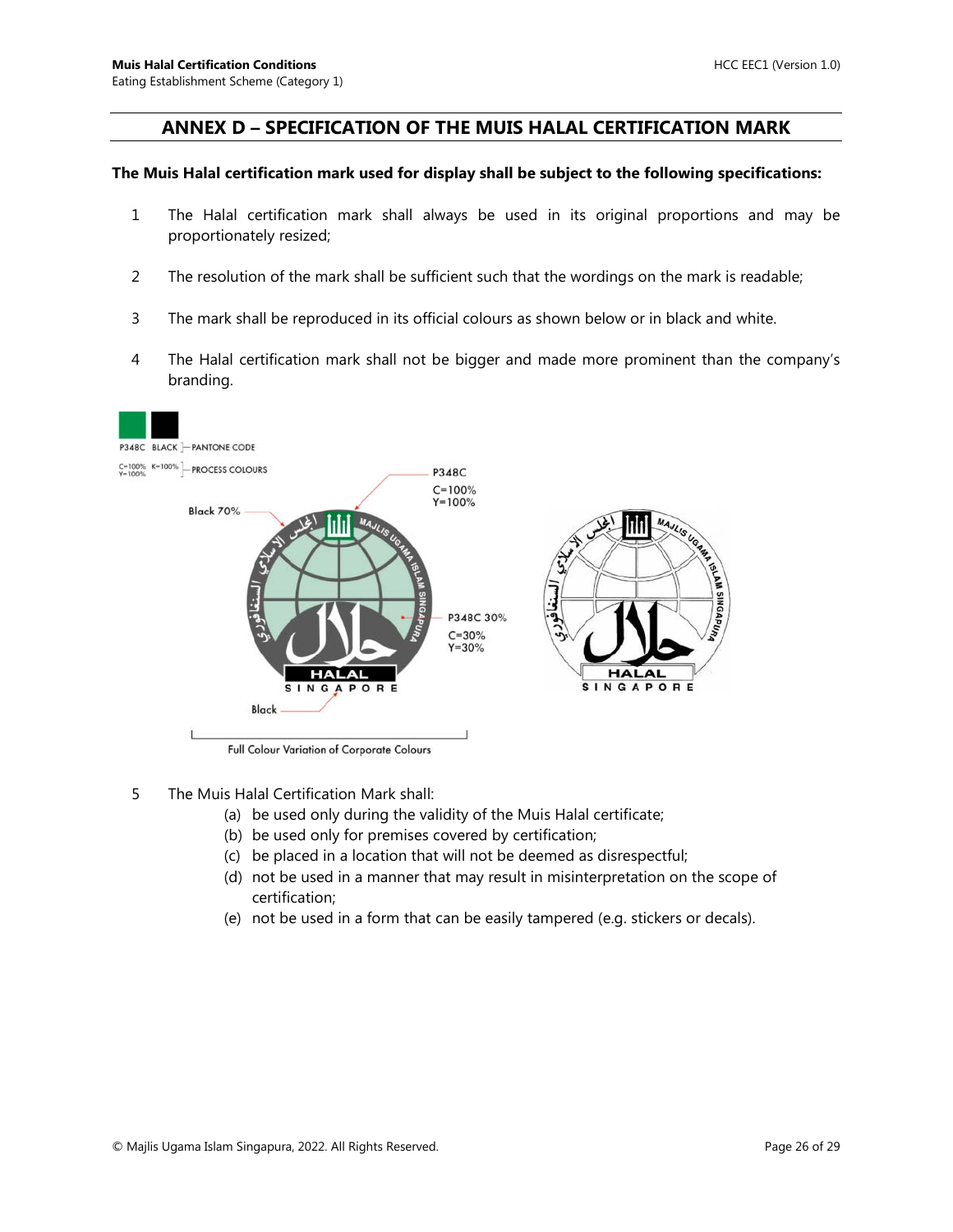<span id="page-26-0"></span>

| Applicant for Short Term sub-scheme shall be subject to the above process flow<br>during processing of their application:                                                                                                                                                                                                                                                                                                      | Process flow for<br><b>Short Term sub-</b><br>scheme |
|--------------------------------------------------------------------------------------------------------------------------------------------------------------------------------------------------------------------------------------------------------------------------------------------------------------------------------------------------------------------------------------------------------------------------------|------------------------------------------------------|
| Pursuant to Clause 2.5, the application shall be submitted at least 5 working<br>1.<br>days before commencement of operations;<br>2. Pursuant to Clause 8.1, Halal certificate shall be issued upon payment of<br>certification fees:<br>The certificate holder shall commence operation of the stall upon collection of<br>3.<br>the Halal certificate;<br>The certificate holder shall prepare for site audit by Muis.<br>4. |                                                      |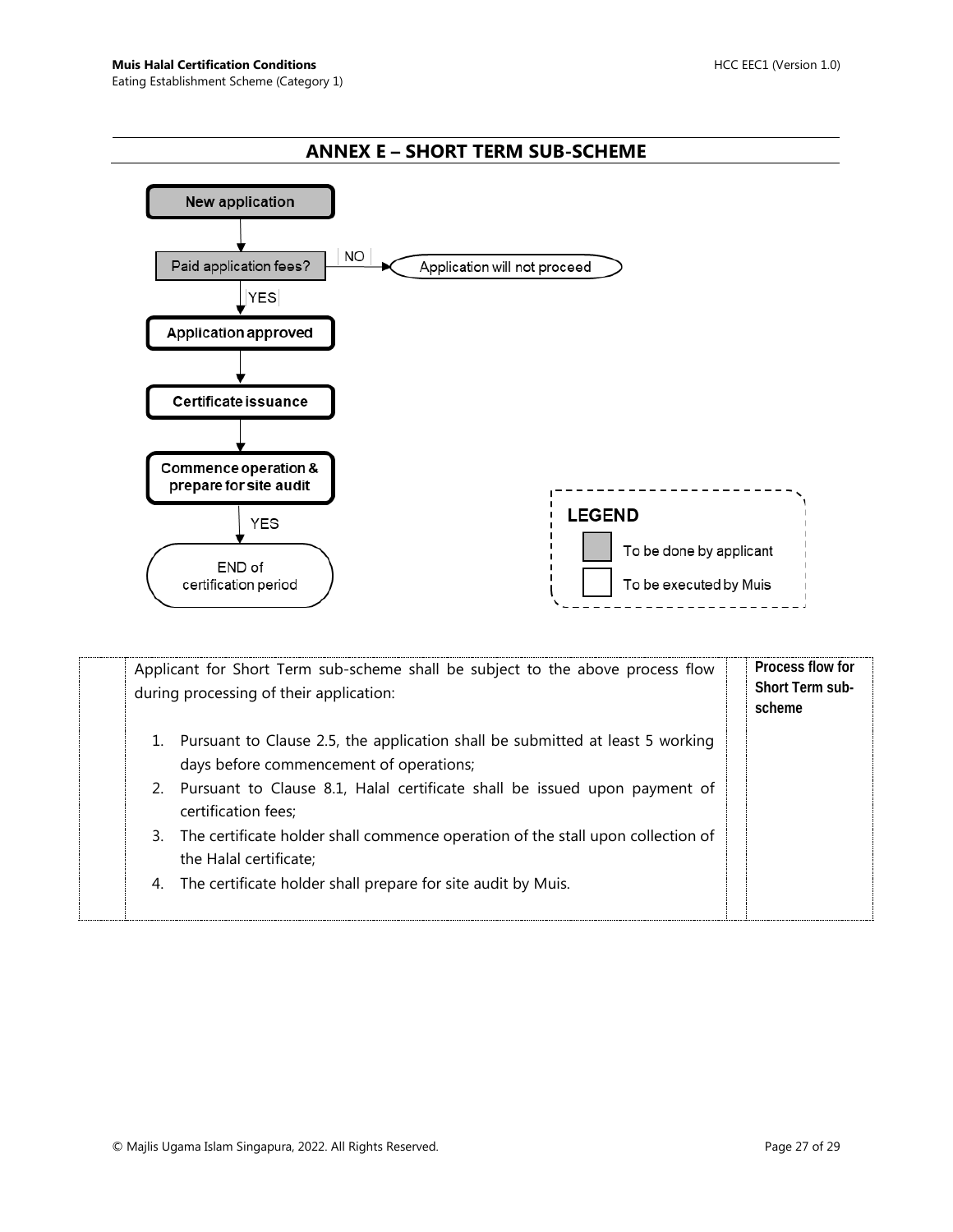## **TABLE A – IMPOSED CONDITIONS FOR APPROVED WAIVERS**

#### <span id="page-27-0"></span>**Pursuant to Clause 2.6, approvals granted to waivers of Muis Halal Certification Conditions may be subject to the following conditions:**

| <b>Types of</b><br><b>Waiver</b>    | <b>Muslim Staff</b><br>(Clause 3.12)                                                                                                                                                                                        | <b>Subletting of premises</b><br>(Clause 6.6)                                                                                                                                |
|-------------------------------------|-----------------------------------------------------------------------------------------------------------------------------------------------------------------------------------------------------------------------------|------------------------------------------------------------------------------------------------------------------------------------------------------------------------------|
|                                     | Muslim Halal assurance officer / roving<br>$\bullet$<br>supervisor undergo Level 1-2 course.                                                                                                                                | Operations of certificate holder and<br>$\bullet$<br>tenant must be kept entirely<br>separated.                                                                              |
| <b>Imposed</b><br><b>Conditions</b> | Roving supervisor to maintain a<br>٠<br>checklist/log of audit.<br>Applicant to employ a second Muslim<br>٠<br>staff within 6 months, where possible.<br>Roving Supervisor to hold at least a<br>٠<br>supervisory position. | Muis shall be informed of any<br>٠<br>changes to arrangement through<br>an amend application submission.<br>The Halal application may be<br>٠<br>reviewed from time to time. |

Note: The table above serves as a general guideline and not limited to and/or conclusive. Muis shall have the discretion to impose other conditions, if deemed necessary.